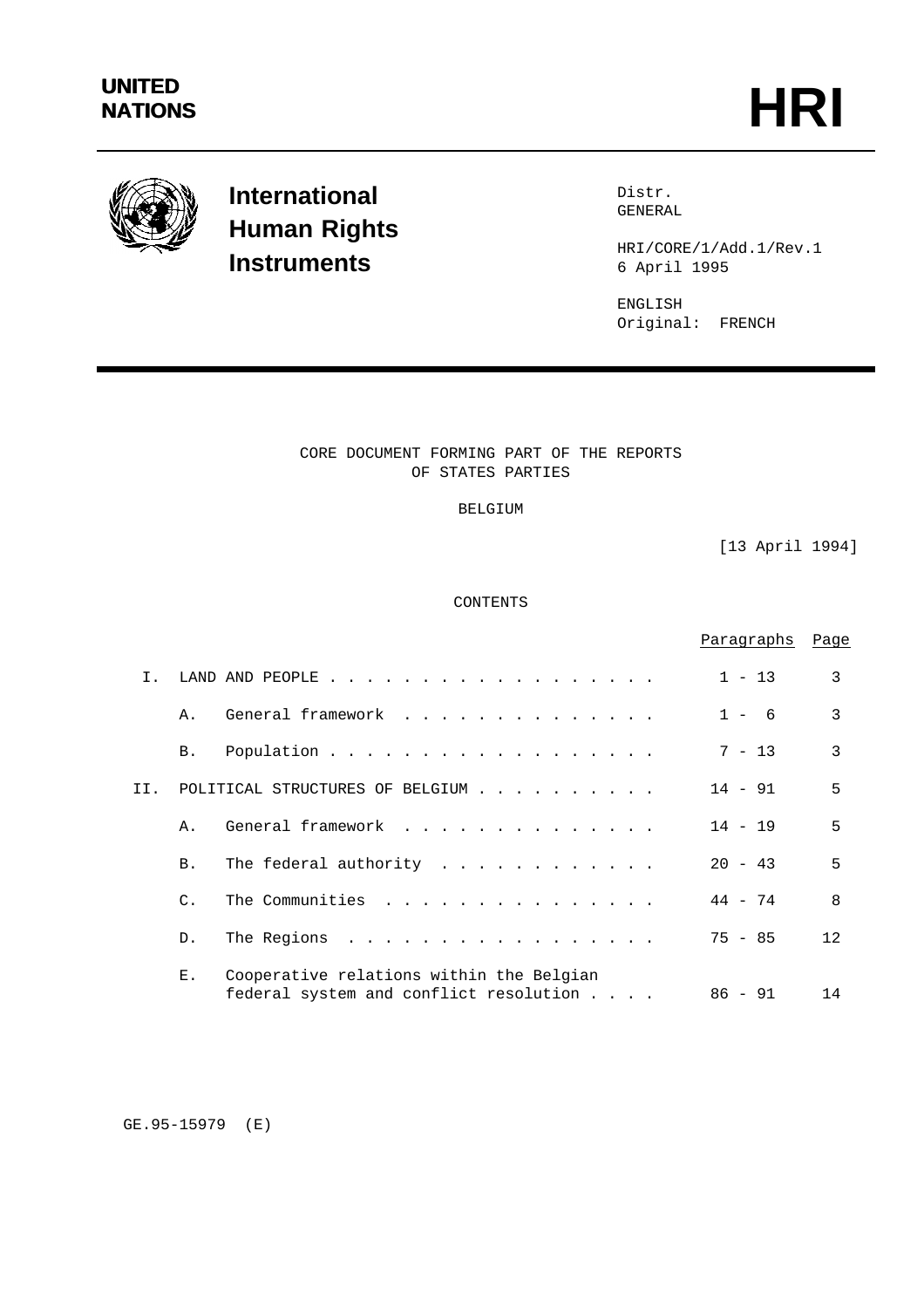CONTENTS (continued)

|      |                                                               |                                                                                                                                                                                                                                                                                                           | Paragraphs   | Page |
|------|---------------------------------------------------------------|-----------------------------------------------------------------------------------------------------------------------------------------------------------------------------------------------------------------------------------------------------------------------------------------------------------|--------------|------|
| III. | GENERAL LEGAL FRAMEWORK FOR THE PROTECTION OF<br>HUMAN RIGHTS |                                                                                                                                                                                                                                                                                                           | $92 - 123$   | 15   |
|      | Α.                                                            | Judicial, administrative or other authorities<br>having jurisdiction affecting human rights                                                                                                                                                                                                               | 93<br>$92 -$ | 15   |
|      | <b>B.</b>                                                     | Remedies available to an individual who claims<br>that his rights have been violated, and<br>systems of compensation and rehabilitation<br>existing for victims                                                                                                                                           | $94 - 113$   | 16   |
|      | $C_{\bullet}$                                                 | Protection of the rights referred to in the<br>various human rights instruments                                                                                                                                                                                                                           | $114 - 116$  | 20   |
|      | $D$ .                                                         | How are human rights instruments incorporated<br>into national law?                                                                                                                                                                                                                                       | 117          | 22   |
|      | $E$ .                                                         | Can the provisions of the various human rights<br>instruments be invoked before, or directly<br>enforced by, the courts or administrative<br>authorities or must they be transformed into<br>internal law or administrative regulations<br>in order to be enforceable by the authorities<br>$concerned$ ? | $118 - 120$  | 22   |
|      | $F$ .                                                         | Institutions or national machinery with<br>responsibility for overseeing the                                                                                                                                                                                                                              |              |      |
|      |                                                               | implementation of human rights                                                                                                                                                                                                                                                                            | $121 - 123$  | 23   |
| IV.  |                                                               | INFORMATION AND PUBLICITY                                                                                                                                                                                                                                                                                 | $124 - 129$  | 24   |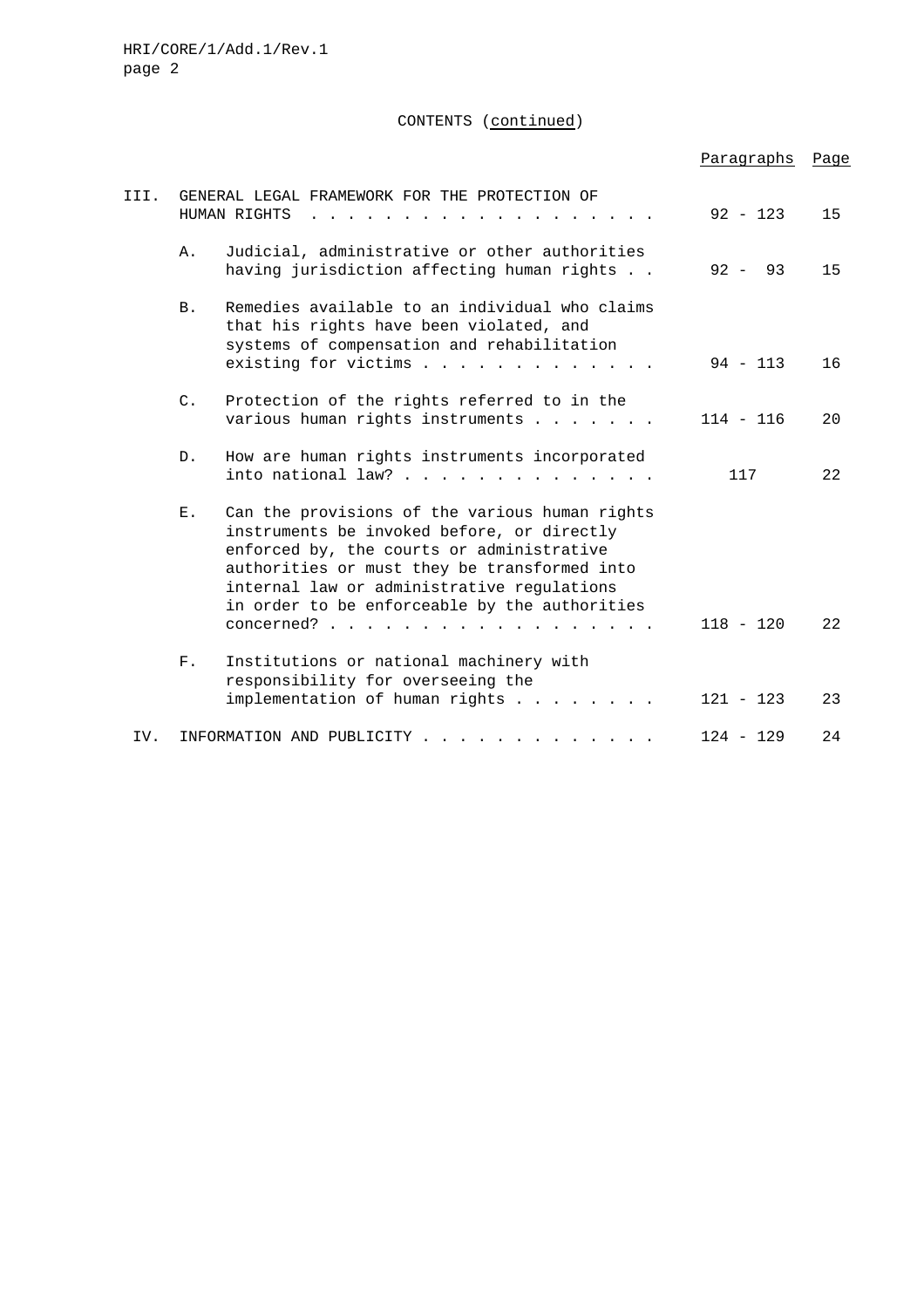#### I. LAND AND PEOPLE

#### A. General framework

1. Belgium has an area of 30,519 km<sup>2</sup> and is bounded to the north by the Netherlands, to the east by Germany and the Grand Duchy of Luxembourg and to the south and west by France.

2. The country is situated not only in one of the most heavily populated and commercially active parts of the world but also at the heart of a major urban and economic axis. This highly urbanized zone extending from London to Milan contains half of Europe's main cities - more than 80 urban centres with populations of over 200,000. It is also the principal axis of communications and trade in Europe.

3. Belgium is thus at the crossroads between the economic and urban backbone of Europe and the important North Sea maritime region that stretches from Le Havre to Hamburg. It possesses varied and integrated communications networks covering the whole country and connecting with its neighbouring countries, facilitating domestic travel and international links.

4. By virtue of its geographical position, Belgium has throughout its history always been a meeting place, a gateway and a land of welcome for people, ideas and businesses.

5. Belgium opened itself up very early to international cooperation. In 1921, by signing an agreement with the Grand Duchy of Luxembourg to abolish restrictions on trade, establish a common Customs tariff and adopt a single financial and commercial policy, Belgium was paving the way for the later process of European integration. In 1951, it was one of the founding nations of the European Coal and Steel Community (ECSC), which envisaged the free movement of coal and steel products between the six Community countries. Its capital, Brussels, hosts the headquarters of several European institutions, the North Atlantic Treaty Organization (NATO) and some 850 international non-governmental organizations.

6. Belgium, as part of the Belgian-Luxembourg Economic Union (BLEU), has the highest volume of exports per capita in the world. The Union itself account for 3.4 per cent of total world exports, ranking ninth among the world's economic powers. Ninety per cent of its exports, representing about two thirds of GNP in value terms, go to the other industrialized countries, including 75 per cent to the States members of the European Union. Its exports are highly diversified, consisting of transport equipment, non-precious metals, electrical machinery and equipment, chemicals and pharmaceuticals, plastics, textiles, gems, etc.

## B. Population

7. In 1992 the population of Belgium passed the 10 million mark. A century earlier, it was barely 6 million and growing at a steady 1 per cent a year.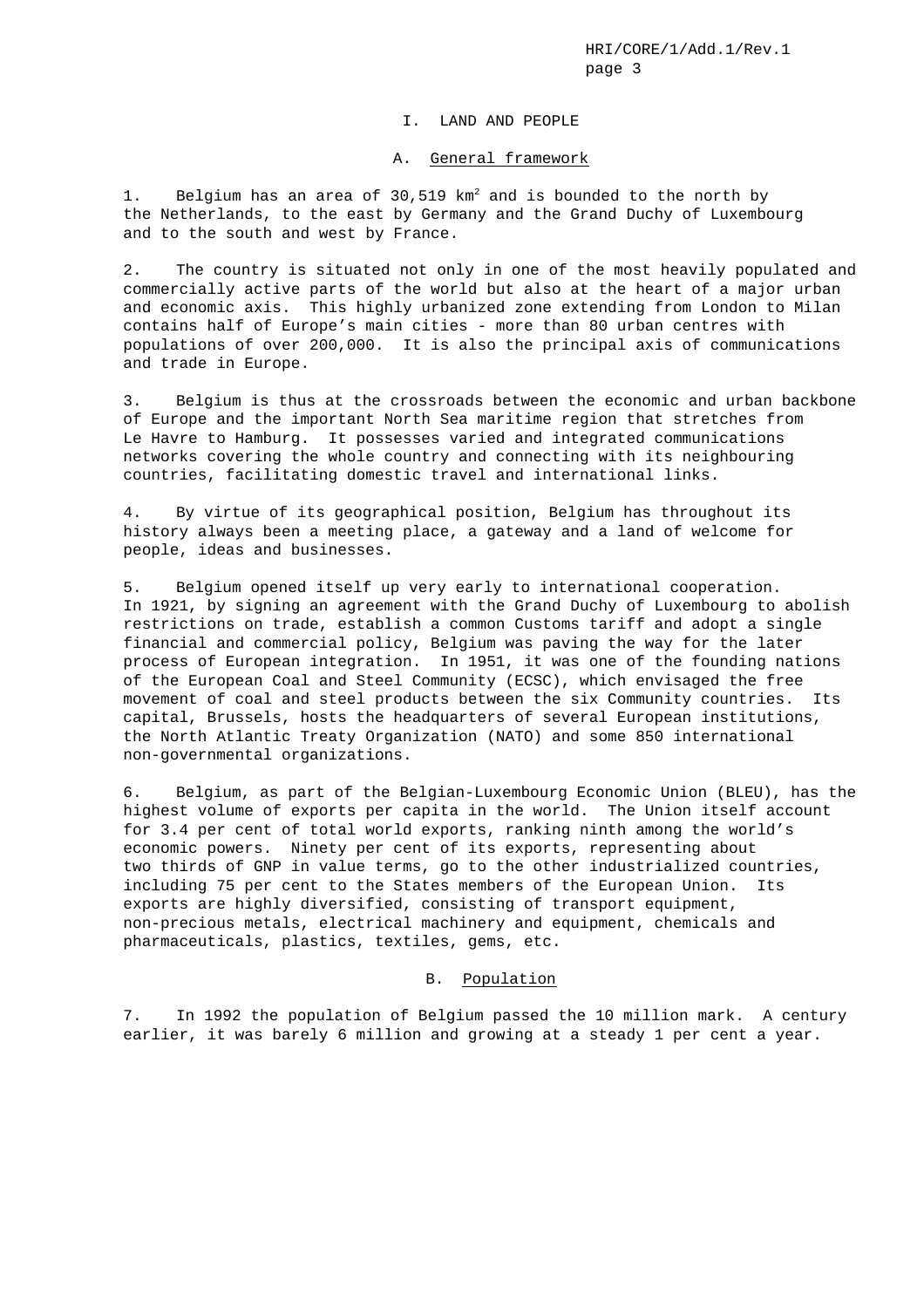Except during the two world wars, when the population declined sharply, the annual growth rate remained positive throughout the century, owing in particular to continued external migration: the foreign population, which represented 2 per cent of the total population in 1920, now constitutes 9 per cent of the population of the Kingdom.

8. Despite this influx, the economic crisis of the 1930s and a declining fertility rate since the end of the 1960s slowed population growth almost to zero during the two periods.

9. Independently of these historical contingencies, the population of Belgium, like those of other industrialized countries, has enjoyed the benefits of progress due in particular to the improvement of living conditions and advances in medicine. Three indicators are revealing in this respect:

(a) The spectacular fall in infant mortality, which reduced the death rate among children under one year of age from more than 150 per thousand in 1900 to less than 10 per thousand in 1990  $(8/1,000$  for boys and  $6/1,000$  for girls);

(b) The considerable increase in life expectancy, which has risen from an average of 45 years at the beginning of the century to 76 years today (nearly 73 years for men and 79 years for women);

(c) The survival of several generations (up to four generations may coexist at the present time).

10. The latest census, held in 1991, indicated that on 1 March 1991 Belgium had 9,978,681 inhabitants, of whom 5,102,699 were women and 4,875,982 were men. This figure included all Belgians and aliens having their main residence in the country, with the exception of international civil servants and related categories and military forces present in Belgian territory.

11. At that time, the Flemish region had 5,768,925 inhabitants, or 138,786 more than in 1981, Wallonia, including the German-speaking region (67,618 inhabitants) had 3,255,711 inhabitants, or 34,486 more, and the Brussels region 954,045 inhabitants, or 43,248 fewer than in 1981. The country's five main cities (Antwerp, Ghent, Charleroi, Liège and Brussels) had a total of 1,234,998 inhabitants.

12. On 1 January 1990, the number of European Union nationals living in Belgium was 541,000, or 61 per cent of the total foreign population.

13. As far as aliens other than from the European Union are concerned, the five most represented countries are Morocco, Turkey, the United States of America, Zaire and Algeria. Nationals of the Maghreb countries and Turkey represent 27 per cent of the foreign population. In all, 42 per cent of the aliens resident in Belgium live in Wallonia, 30 per cent in the Brussels region and 28 per cent in Flanders.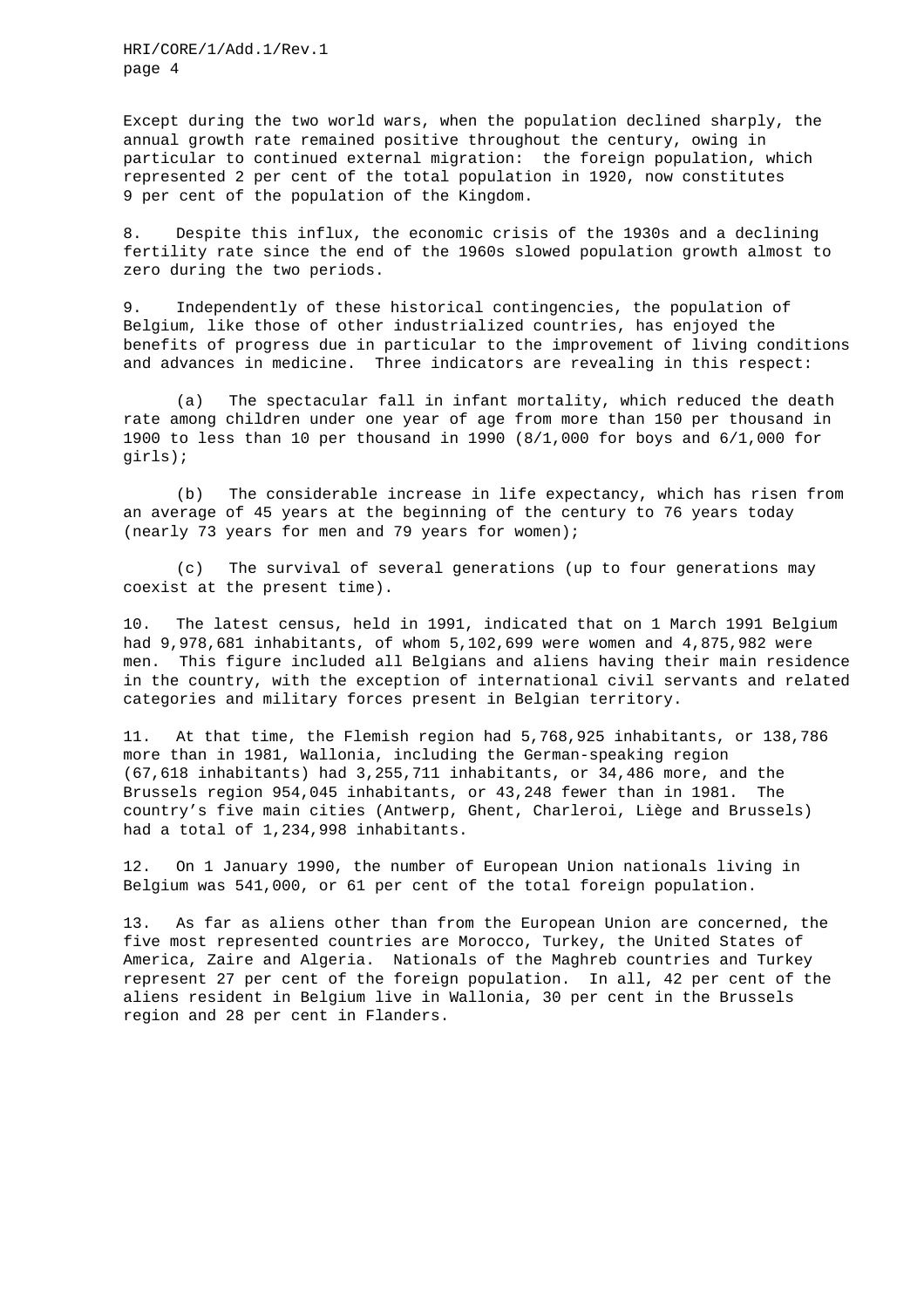#### II. POLITICAL STRUCTURES OF BELGIUM

#### A. General framework

14. In 1994, following a reform process initiated in 1970, Belgium acquired a new Constitution, a coordinated and thoroughly revised version of the fundamental instrument dating from the birth of the Kingdom.

15. In 1831, the constituent body established a democratic State ruled by law and based on a flexible separation of powers, taking the form of a parliamentary monarchy and a decentralized unitary State (State, provinces, communes).

16. This configuration has been transformed by the emergence in the last 20 years of new public entities and by the constitution of a federal State composed of communities and regions.

17. The division of public powers is based essentially on devolution of the responsibilities, both ratione materiae and ratione loci, exercised by the national authority - today referred to as the federal authority - the communities and the regions.

18. The communities and regions are not subordinate entities, like the provinces and communes, but have the same standing as the federal authority. In jurisdictional terms, the entities have powers identical to those of the federal authority since their enactments, i.e. decrees and ordinances, have equal force in law.

19. The 1994 Constitution stipulates that Belgium comprises:

(a) Three communities: the French community, the Flemish community and the German-speaking community;

(b) Three regions: the Walloon region, the Flemish region and the Brussels region;

(c) Four linguistic regions: the French-speaking region, the Dutch-speaking region, the bilingual Brussels-capital region and the German-speaking region. Each commune of the Kingdom belongs to one of these linguistic regions.

## B. The federal authority

20. The federal authority has powers to act only in matters for which it is formally given responsibility under the Constitution and laws passed in accordance therewith. The Constitution assigned residual powers to the communities and regions - that is, powers not expressly assigned by the constituent body or legislature to any of the above-mentioned authorities. However, this system will enter into force only when a list of federal powers has been established by a special majority law.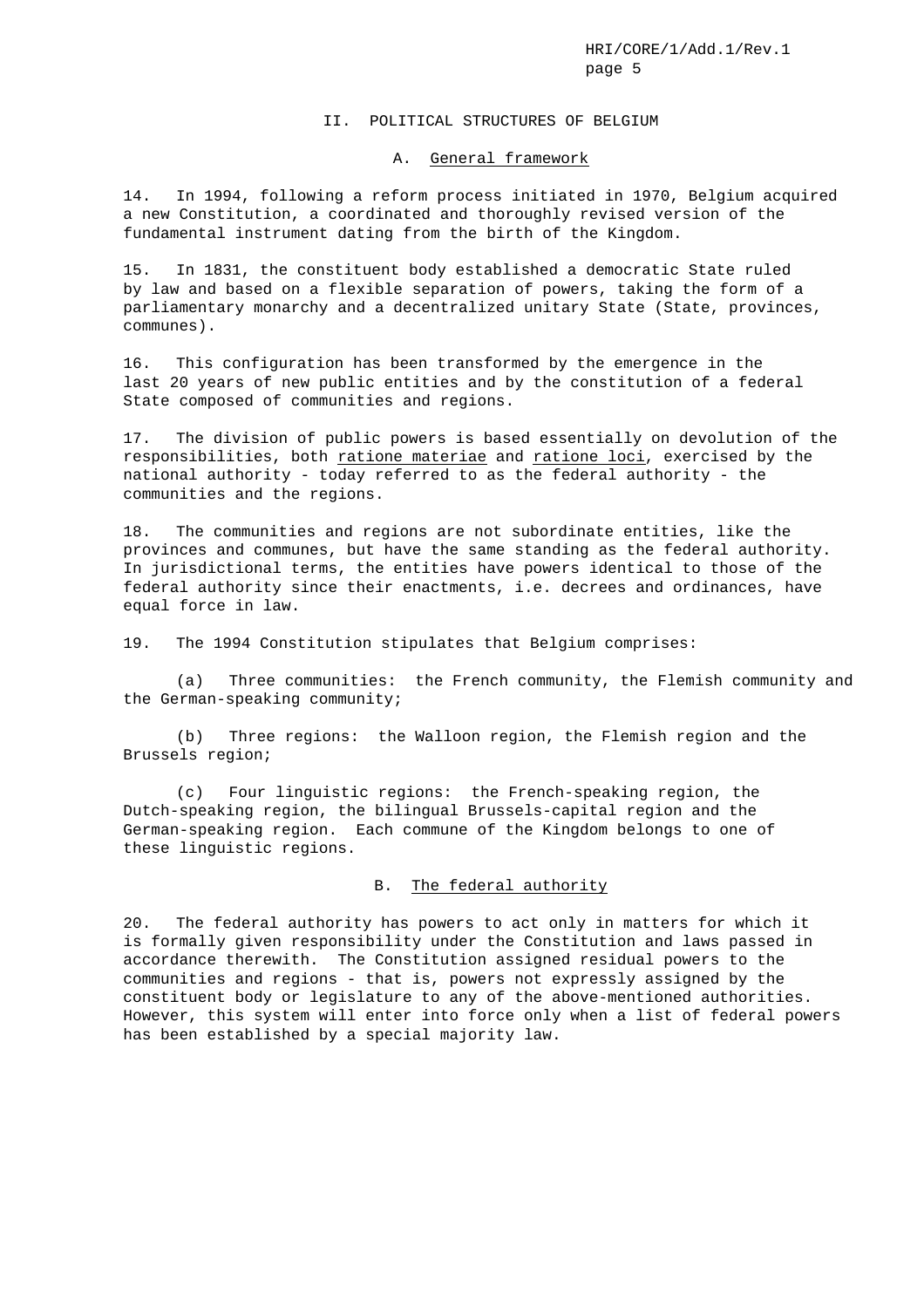## 1. Federal legislative power

21. This power is exercised collectively by the King, the Chamber of Representatives and the Senate.

22. The members of the two Chambers represent the nation and not only those who elected them. As required by the Constitution, the members elected to each Chamber are divided into a French linguistic group and a Dutch linguistic group in the manner prescribed by law.

23. The Chambers convene automatically each year and must remain in session for at least 40 days. The King announces the closure of the session. He may adjourn or dissolve the Chambers under the conditions established by the Constitution. Any parliamentarian appointed as a minister by the King vacates his seat and resumes his term of office only when his ministerial functions have ended.

24. The right of initiative is vested in each branch of the federal legislative power (presentation before the Chambers of bills (texts originating with the executive) or proposed legislation (parliamentary initiative)).

25. Except with regard to the budgets and laws requiring a special majority, a so-called "alarm bell" mechanism operates to prevent the adoption of any bill or proposed legislation containing provisions that might seriously affect relations between the communities (linguistic groups). In such a case, parliamentary discussion is suspended pending a substantiated opinion from the Council of Ministers.

26. The Chamber of Representatives has 150 members elected by direct universal suffrage. To be eligible, candidates must be Belgian, enjoy civil and political rights, be at least 21 years of age and be resident in Belgium. The term of office of a member of parliament is four years and such office cannot be held concurrently with that of regional or community councillor or minister.

27. Following the revision of the Constitution, the Chamber of Representatives now has sole political oversight of federal government policy (investiture and motions of no confidence). Likewise, it has exclusive responsibility in budgetary matters since it alone passes the financial accounts act and approves the budget. The Chamber also has exclusive responsibility in matters of naturalization and the criminal and civil liability of ministers and in establishing the size of the armed forces.

28. The Senate will henceforth comprise 71 senators, as follows:

- 40 senators elected directly by the Dutch electoral college and the French electoral college, on the basis of 25 for the former and 15 for the latter;
- 21 senators appointed from among the community councils, with 10 being appointed by the Flemish Community Council, 10 by the French Community Council and one by the German-speaking Community Council;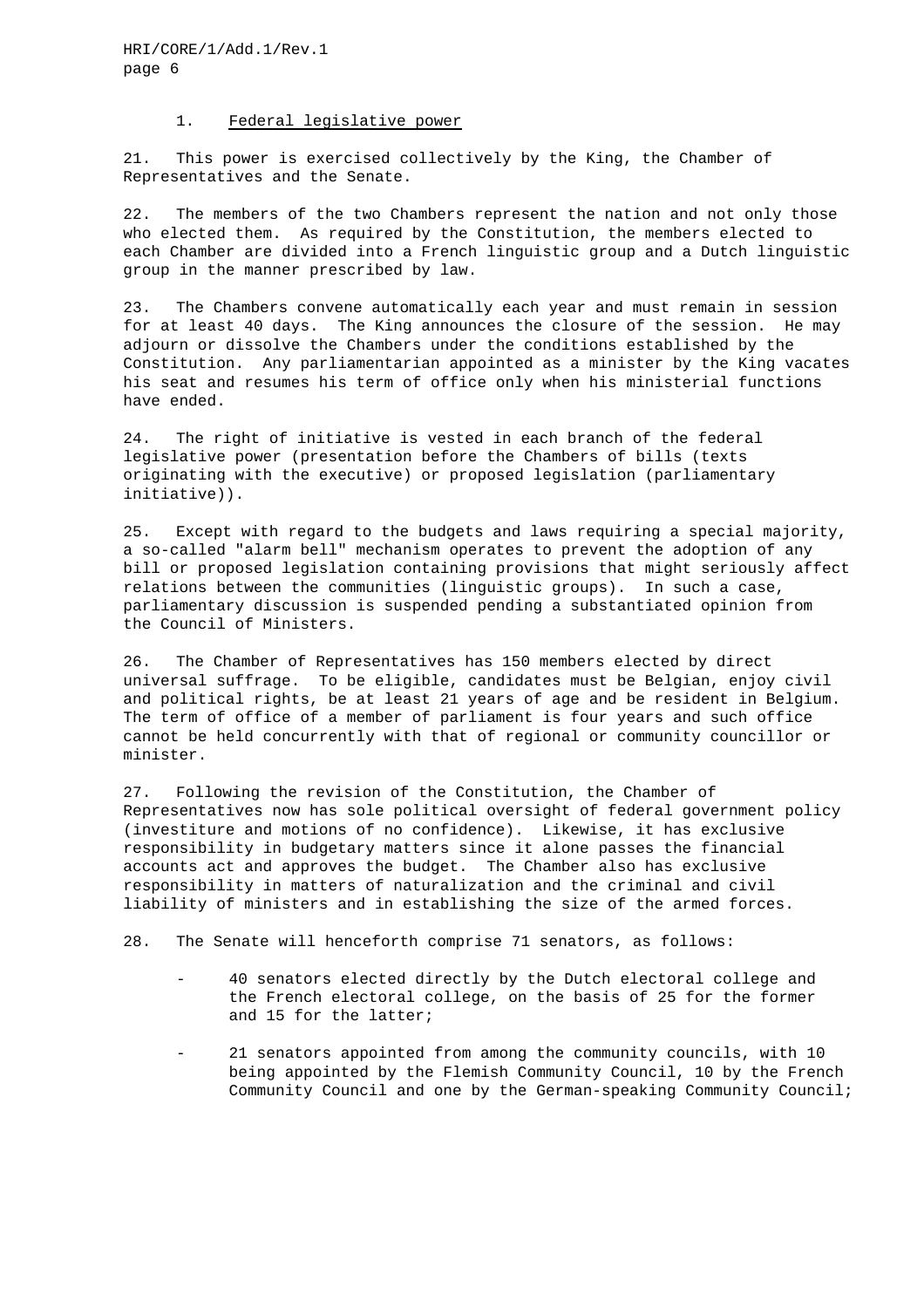- 10 co-opted senators, chosen by the above two categories, 6 being selected by Dutch-speaking senators and 4 by French-speaking senators;
- Senators by right, i.e. members of the royal family who automatically become members of the Senate at the age of 18 years but are not entitled to speak or vote until the age of 21 years.

29. The new configuration of the Senate aims to meet three kinds of requirement: the need for democratic legitimacy (presence of senators elected directly); representation of the federal entities (senators from the community councils); and the symbol of parity (presence of equal numbers of senators appointed by the community councils).

30. The minimum age requirement to be elected senator has been reduced from 40 to 21 years.

31. The remodelled powers of the Senate will be essentially of a constituent and legislative nature.

32. In certain matters, the Senate will exercise powers identical to those of the Chamber (perfect bicameral system), namely: the declaration of the revision of the Constitution and the revision itself; the passage of certain laws regarded as affecting the basic structures and fundamental interests of the State; some matters having a bearing on international relations (treaty ratification instruments); the organization of the courts and tribunals and legislation relating to the State Council; and laws approving cooperation agreements concluded between the State, the communities and the regions.

33. The Senate will have exclusive responsibility concerning the resolution of conflicts of interest between the assemblies. In addition, draft instruments for the ratification of international treaties which must be adopted by the two assemblies will be presented by the Government, first to the Senate, and then to the Chamber, thus giving the former a more important role in the area of international affairs.

#### 2. Federal executive power

34. Federal executive power, as regulated by the Constitution (art. 37), rests with the King. In fact, the executive is a structure with two heads, since it includes the King and the ministers.

35. The person of the King is inviolable:

- At the civil level: no action may be brought against him except in matters relating to his estate, in which case he is represented by his civil list administrator;
- At the criminal level: no prosecution may be initiated against him;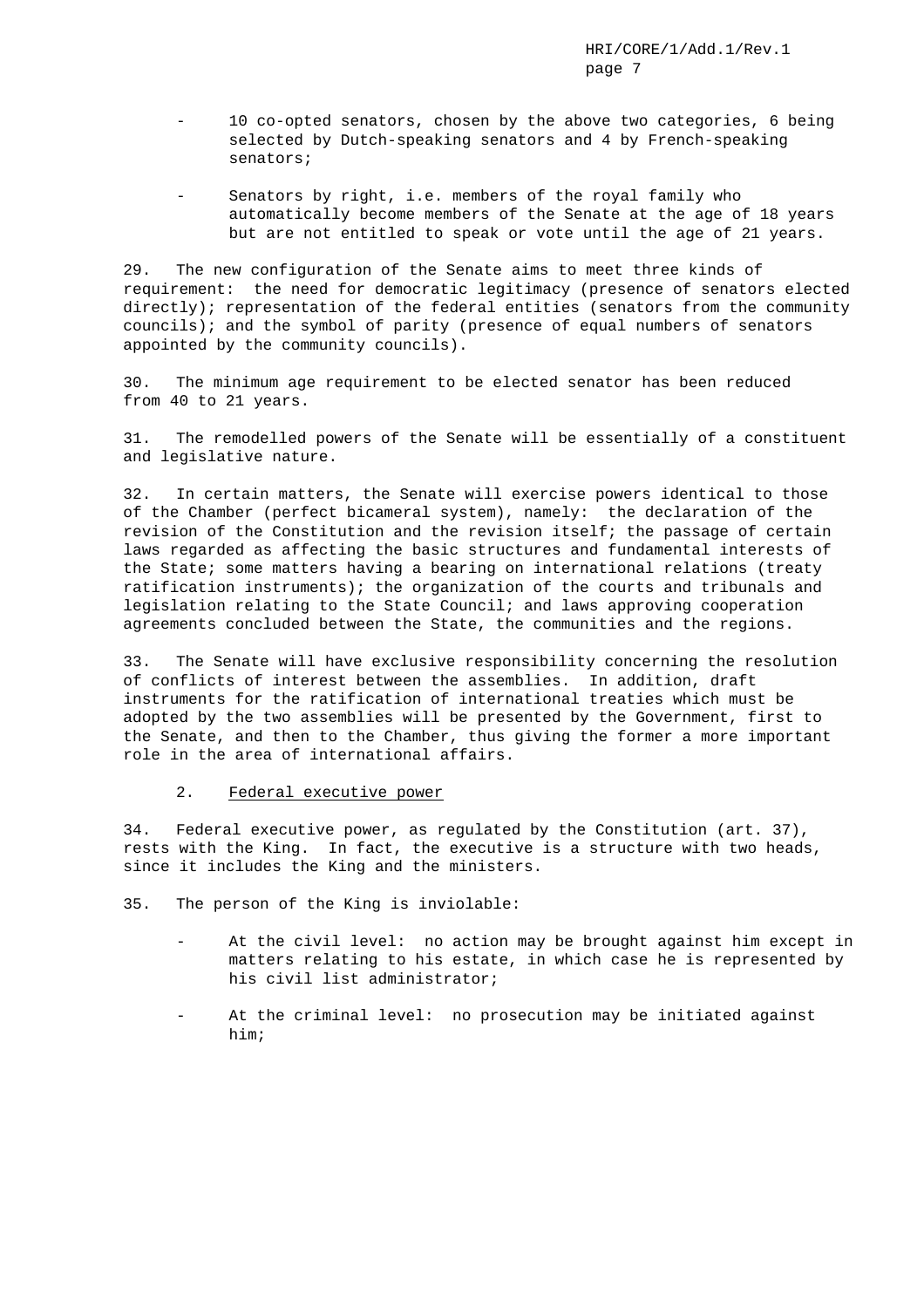At the political level: only the minister who countersigns or endorses the royal enactment bears responsibility. These privileges concern only the King himself and do not extend to members of his family.

36. The King ascends the throne only after taking an oath before the two Chambers in joint session. The King appoints and dismisses his ministers, such offices being reserved exclusively for Belgians.

37. The Council of Ministers has a maximum of 15 members and, with the possible exception of the Prime Minister, as many French-speaking as Dutch-speaking ministers (principle of parity).

38. Ministers are accountable to the Chamber of Representatives. No minister can be prosecuted or investigated for any opinions he may have expressed in the performance of his duties.

39. The Chamber of Representatives has the right to indict ministers or bring them before the Court of Cassation the only forum entitled to judge them in joint session. The law determines questions of responsibility and the penalties and procedures in such circumstances.

40. The King appoints or dismisses federal secretaries of State, who as assistants to ministers, are members of the federal Government but not of the Council of Ministers.

41. The King's prerogatives include conferring ranks in the armed forces and making appointments in general administration and foreign affairs, except in cases prescribed by law.

42. The King issues the necessary regulations and decrees for the implementation of laws. He approves and promulgates the laws.

43. The King appoints judges and executes decisions and judgements, and may exercise the right to grant pardons. He also has the right to mint coinage in execution of the law and to confer honorary titles of nobility and award military honours in keeping with the requirements of the law in that regard.

### C. The Communities

44. Each of the community and regional entities has a deliberative assembly, the Council, and an executive body hereafter called the Government.

45. In the Flemish part of the country, unity is achieved by having a single Council, the Flemish Community Council, and a single Executive which at the same time exercises jurisdiction over the Flemish Region and which does not have its own bodies. This is not the case for the other entities - the French Community, the German-speaking Community, the Walloon Region and the Brussels-Capital Region.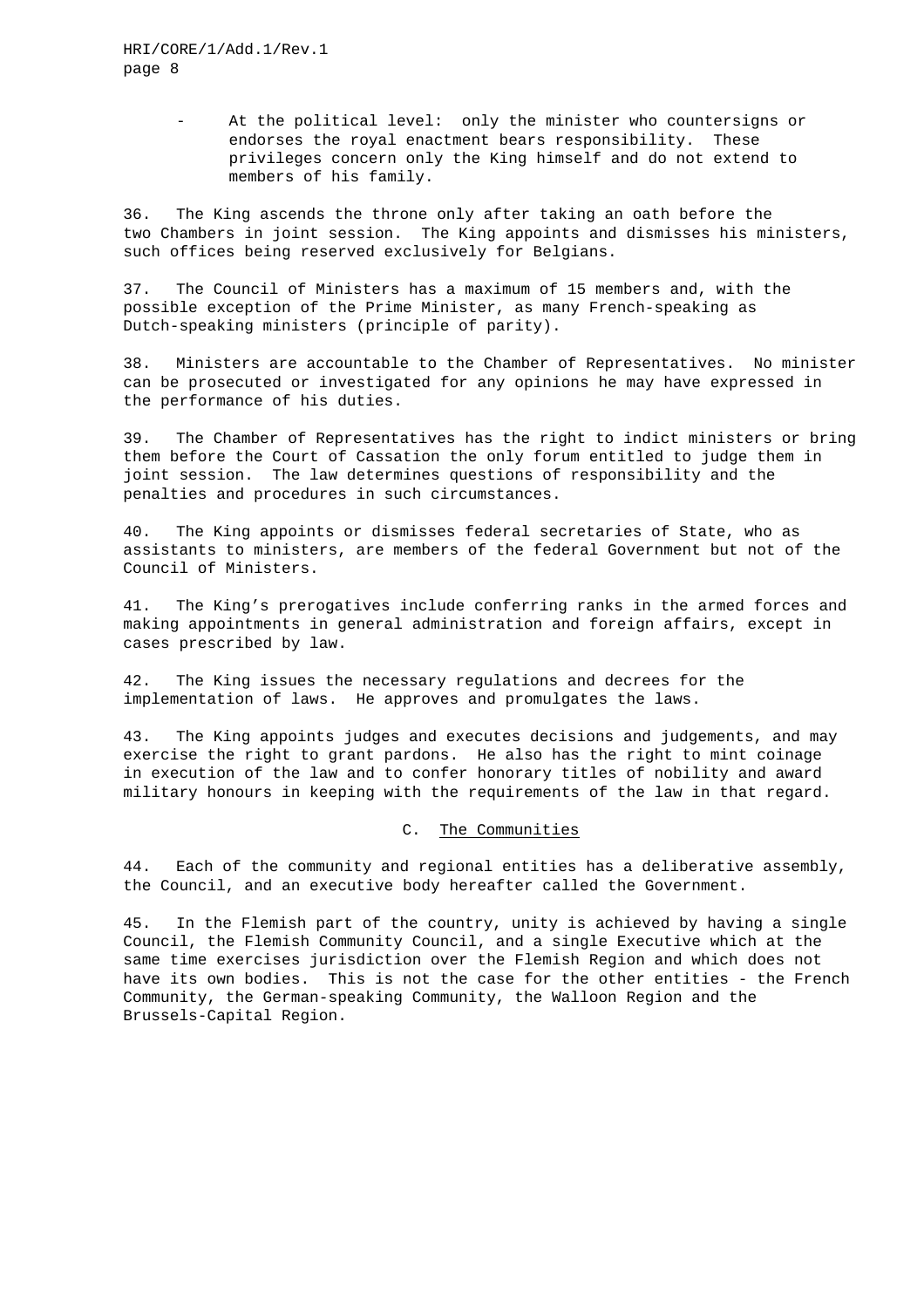#### The Councils

46. The Flemish Community Council has 124 members, that is 118 members who are elected directly in the Flemish region and 6 members from the Dutch-speaking group of the Council of the Brussels-Capital Region.

47. The French Community Council has 94 members of whom 75 are members of the Walloon Region Council and 19 are members elected by the French-speaking group of the Council of the Brussels-Capital Region.

48. The Council of the German-speaking Community is made up of 25 directly elected members.

49. The Councils are made up of directly elected members; the mandate of a Council member is theoretically incompatible with that of a deputy or a senator, except for Community senators who represent their Community in the Senate (federal authority). The ban on holding two offices simultaneously concerns only federal parliamentary duties and regional or Community parliamentary duties. It is still constitutionally possible to be both a member of a Regional Council and a member of a Community Council.

50. Three Councils (French and Flemish Communities and Walloon Region) have, within certain limits, constitutive autonomy, in that they can adopt decrees, by an augmented majority, dealing with issues relating to elections, and the composition and operation of Councils and of their governments.

51. Council elections are held by direct suffrage every five years and coincide with the European elections, the Brussels regional elections and the elections of the Council of the German-speaking Community.

#### The governments

52. The members of each regional or Community government are elected by their Councils, but not necessarily from among its members. The political and judicial responsibilities of the members of these executive bodies are based on those at the federal level.

53. Each of the above-mentioned governments appoints a President from among its members. The Crown, before which he takes an oath, ratifies this appointment.

54. The system of "constructive motion of no confidence" governs relations between the Councils and the governments as regards the dissolution of the latter.

55. The number of members of Community governments is as follows:

- 11 for the Flemish Community (Community and regional powers combined);
- 4 for the French Community;
- 3 for the German-speaking Community.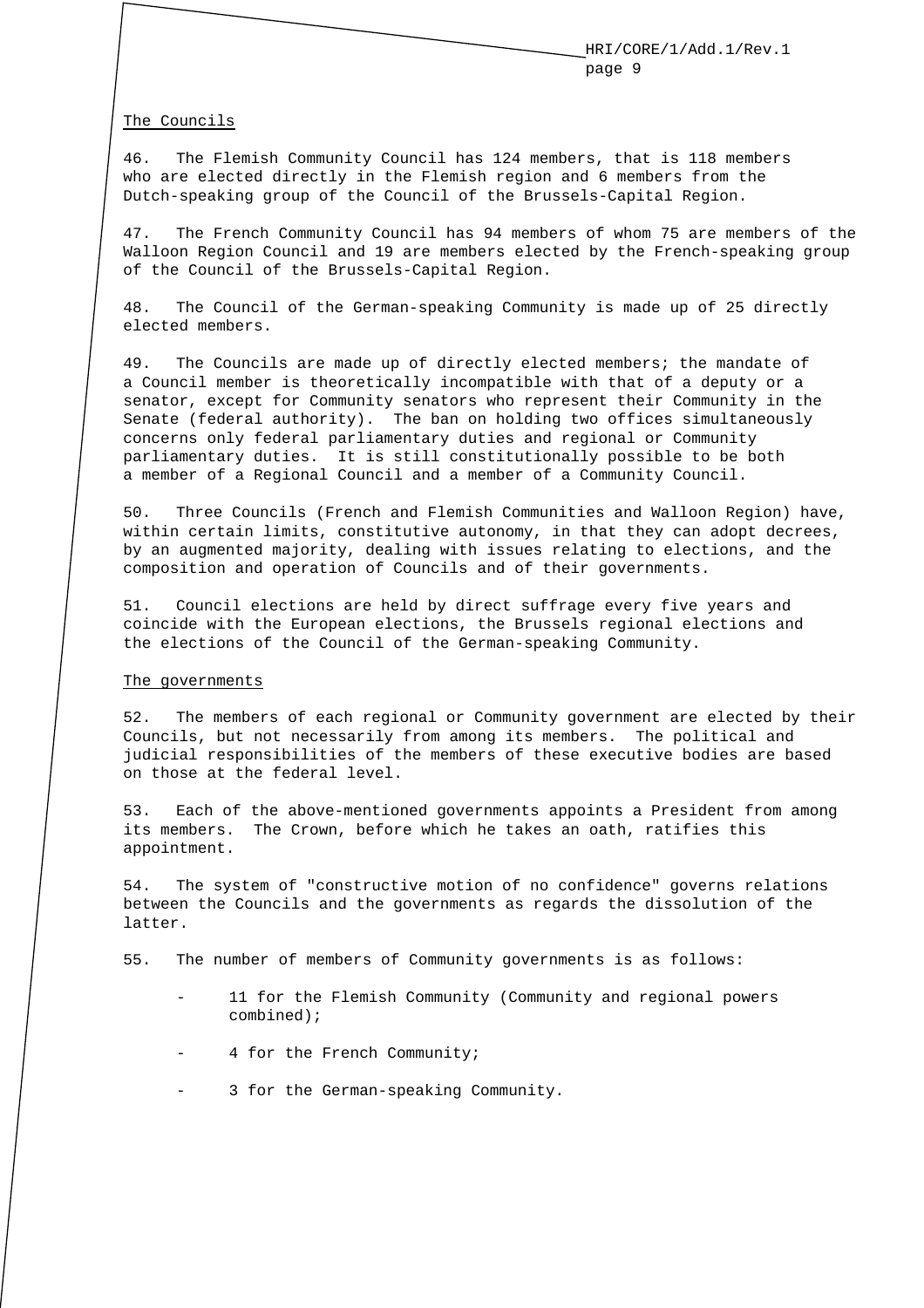#### The powers of the Communities

56. These powers covers the following matters:

57. Cultural matters. The constituent body did not make out a detailed list of the subjects that come under the heading of "cultural matters". The legislature, on the basis of an act adopted by a qualified majority, identified 17 items in this area such as language protection, the arts, cultural heritage, support for the press, youth policy, leisure activities, and intellectual, ethical, artistic and social training.

58. Education. Virtually all education, from nursery schools to universities has been transferred to the Communities, which are responsible for the organizational aspects of education and for the recognition of and granting of subsidies for education provided by other organizing authorities.

59. In this area, federal jurisdiction is limited to establishing when compulsory schooling is to start and to finish, the minimum requirements for the awarding of degrees, and the pension scheme.

60. Use of languages. Article 30 of the Constitution provides that the use of languages is optional; it can be regulated only by law, and then only for official documents and for judicial matters.

61. Since 1970, the French and Flemish Communities have been empowered to regulate the use of languages in three areas: administrative matters, education in establishments subsidized by the authorities; and industrial relations between employers and their staff, and also in company instruments and documents required by the law and regulations.

62. This Community jurisdiction is exercised over a smaller area than other Community powers. The federal parliament has jurisdiction for the bilingual Brussels-Capital Region, the German-speaking region, those services which extend beyond the linguistic region in which they are established, the federal and international institutions designated by law whose activities cover more than one Community; and communes with special linguistic systems.

63. Belgium is divided into four linguistic regions:

(a) The Dutch-language region, which includes the five Flemish provinces;

(b) The French-language region, which includes the five Walloon provinces except for the nine communes in the German-speaking region that form part of the province of Liège;

(c) The bilingual Brussels-Capital Region, which comprises the 19 communes in the district of the same name.

64. Bearing in mind the mixture of languages in the areas bordering on the boundaries of the linguistic regions and around Brussels, the legislature granted special status, in the form of exemptions to communes with relatively large linguistic minorities.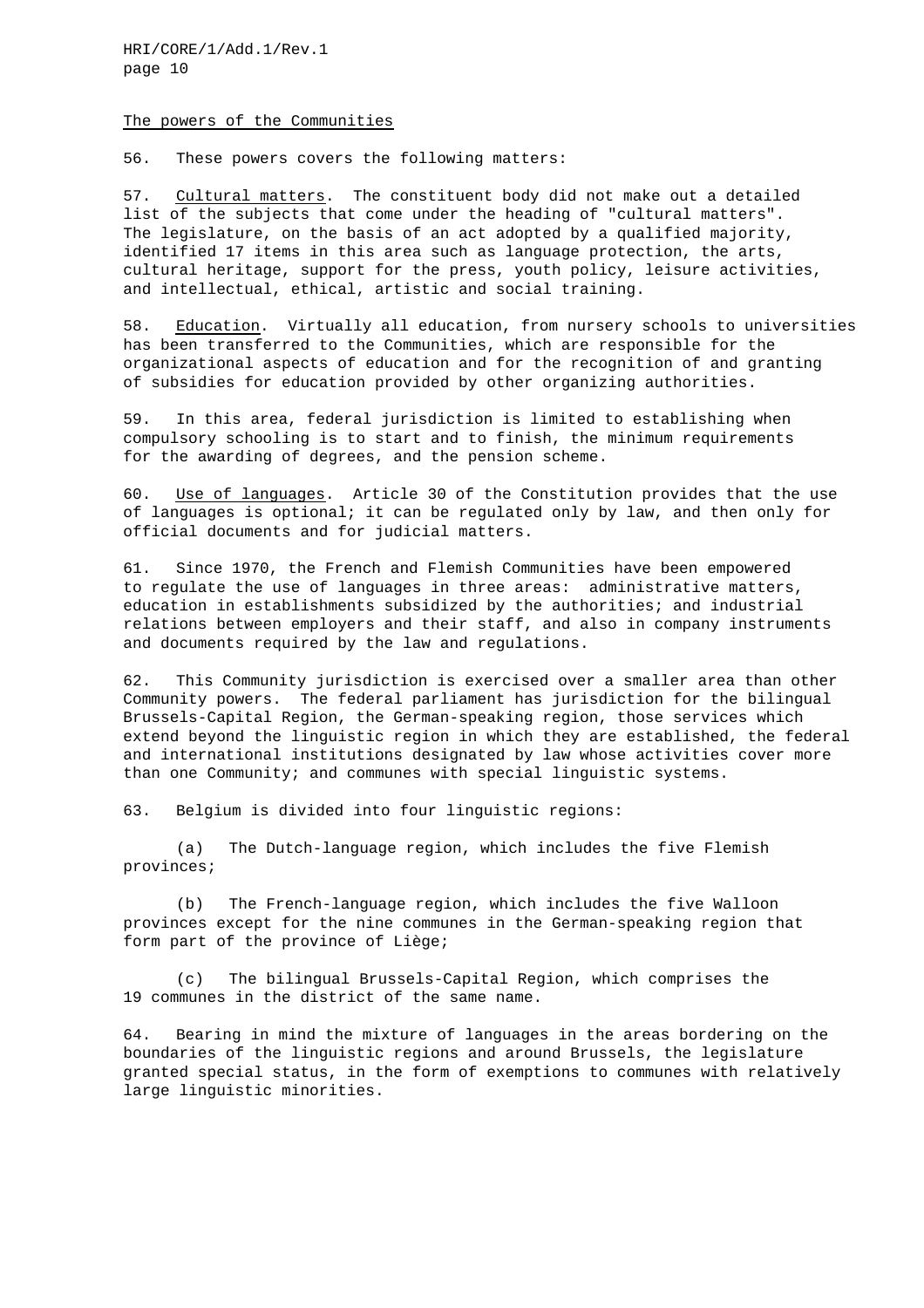65. Personalizable matters. This term covers matters which, by their very nature, are closely related to the personal and social development of people and call for action by Community authorities.

66. Under a special act, personalizable matters are divided into two categories:

(a) Health policy, which includes medical care policy, health education and preventive medicine;

(b) Social assistance, which includes family policy, welfare, reception and integration of immigrants, policies regarding disabled persons, senior citizens, young people and the welfare of detainees.

67. There are some significant exceptions to these Community powers, for which the federal authorities retain competence. Health and disability insurance, in the health policy area, and some aspects of civil law, criminal law and the organization of juvenile courts fall within its jurisdiction, as does the enforcement of the right of all people to social assistance, mainly through public social welfare centres.

68. The Communities also exercise jurisdiction in the field of scientific research and carry out administration of local communities (communes) in Community matters.

69. The budget of the French and Flemish Communities is financed by:

- Internal non-fiscal receipts (in connection with the exercise of their jurisdiction, for example education enrolment fees);
- Shared taxes, which are national taxes collected throughout Belgian territory, of which all or part of the proceeds are allocated to the Communities (VAT receipts and part of personal income tax);
- Radio and television licence fees;
- Loans in accordance with the conditions and procedures established by law.

#### The special system of the German-speaking Community

70. The unique aspects of its status are due to its size  $(854 \text{ km}^2)$  and its limited number of inhabitants (68,000 in 1993). Moreover, it is the only Community situated in a single linguistic and political region. The fact remains, however, that under the Constitution and the law it has the same far-reaching autonomy as the other two Communities.

71. Its powers are identical to those of the other two Communities, but they are determined by a simple-majority law.

72. It can also exercise certain powers emanating from Wallonia, on the basis of agreements reached between the governments of these two entities.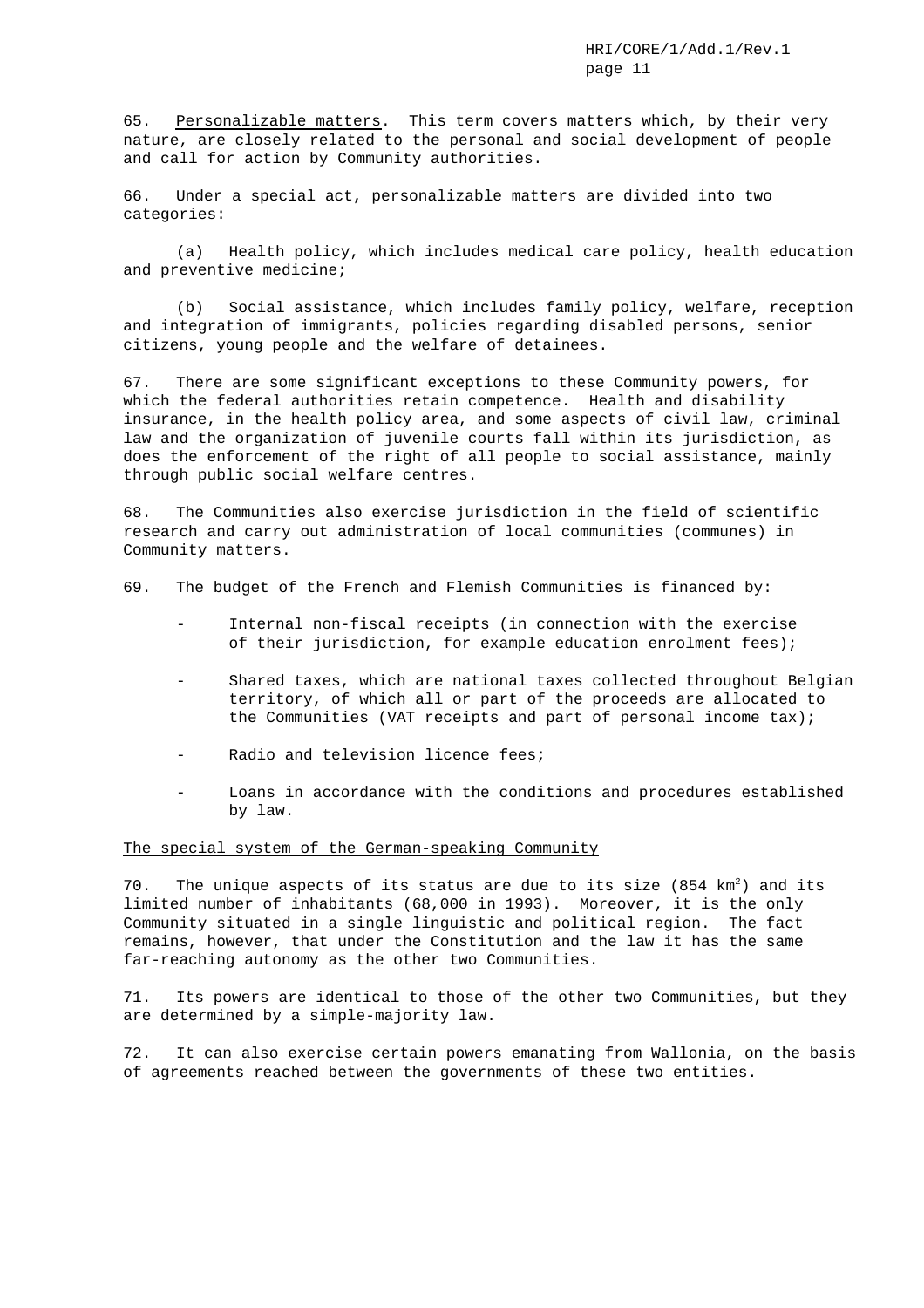73. To avoid a proliferation of authorities, the constituent body left it to the legislature to entrust to the German-speaking Community certain duties which, in fact, are usually the responsibility of other administrative authorities.

74. There are 25 members in its Council elected by universal suffrage, and its government, which includes three members elected by the Council, has its own administration.

## D. The Regions

75. Belgium has three regions which are distinct from the three Communities: Flanders, Wallonia and the Brussels-Capital Region. The respective powers and areas of jurisdiction are the same for the first two, the last has its own mechanisms deriving mainly from the cohabitation of French and Dutch speakers within its territory.

76. In Flanders, regional powers are exercised by the Council and the Flemish Community government (principle of the merging of Flemish executive bodies and Councils).

77. Wallonia and the Brussels-Capital Region have their own bodies (Councils and executive bodies).

78. Regional powers cover:

(a) Physical planning, as well as the protection of monuments and places of interest;

- (b) The principal powers relating to the environment and water policy;
- (c) Rural development and nature conservation;

(d) Housing and the monitoring of dwellings which represent a danger to cleanliness and public health;

(e) Various matters regarding agriculture;

(f) Economic powers such as economic policy, regional aspects of credit policy, sales and export policy and natural resources. On this point, it should be noted that, in exercising their powers, the Regions must respect the economic union and the monetary unity over which the federal State presides and whose content is established by legislation and international treaties (European Union framework). The federal authorities have exclusive jurisdiction in the following areas: monetary policy, financial policy and savings protection, prices and incomes policy, laws relating to competition and trade practices, commercial law and company law, professional entry requirements, industrial and intellectual property, quotas and licences, labour and social security law;

(g) Energy policy;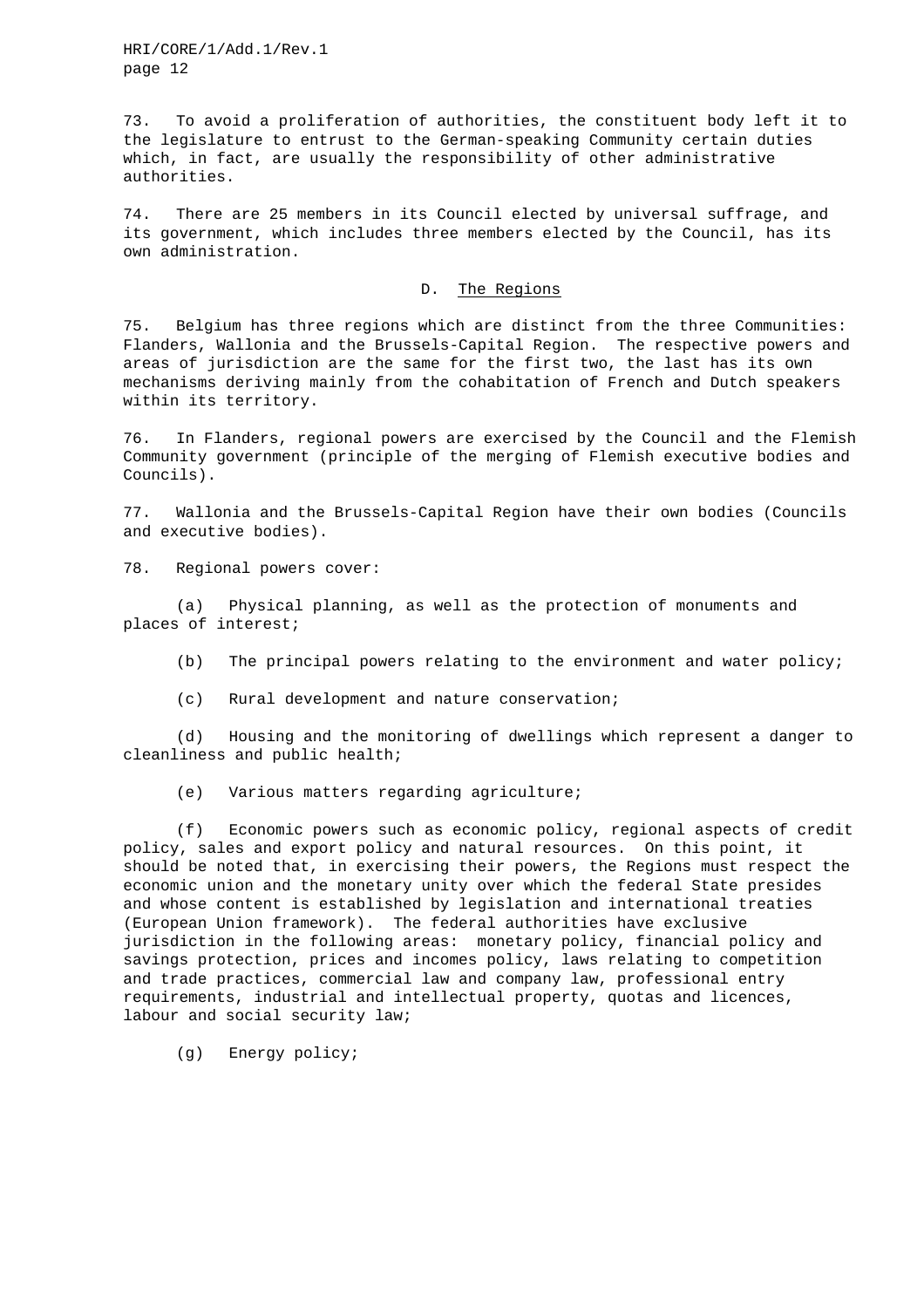(h) Extensive prerogatives with regard to local communities (financing, organization and supervision);

(i) Powers with respect to employment (worker placement, development of programmes to reduce unemployment, application of standards relating to foreigners);

(j) Public works and transport (roads, ports, dykes, public transport) the equipping and operating of public airports, with the exception of Brussels National Airport;

(k) As for the Communities, scientific research including research involved in applying international and supranational agreements and instruments.

79. It should be recalled that, at the moment, the Communities and Regions have only powers defined by a special law. Besides the fiscal power they have, they do nevertheless have additional powers which allow them to:

- Adopt measures concerning the infrastructure needed to exercise their powers;
- Establish decentralized services, establishments and enterprises or to acquire an interest in them;
- Adopt decrees establishing as offences breaches of their provisions and, within certain limits, the penalties for these breaches;
- Carry out public expropriations.

## The specific status of the Brussels Region

80. This Region, which is comprised of 19 communes of the country's federal capital, exercises the same jurisdiction as the other two Regions and has a Council and a government (five members). The coexistence in this Region of two unequally represented communities, however, has had an influence on the formative and procedural rules established by law. Owing to its dual communities, the Brussels Region does not have constituent autonomy. This means that the Council may not alter its composition, its operating principles, or the status of its members.

81. The organization of the Council is based on the principle of two linguistic groups which exercise their own powers and entail the distribution of responsibilities in the various Council bodies. Apart from the President, there is equal representation of both groups in the government; two members are French-speaking and two Dutch-speaking, and there are also three secretaries of State who are not members.

82. Specific institutions are responsible for exercising Community powers in the bilingual Brussels-Capital Region. They are the French Community Commission (COCOF), the Flemish Community Commission and the Joint Community Commission.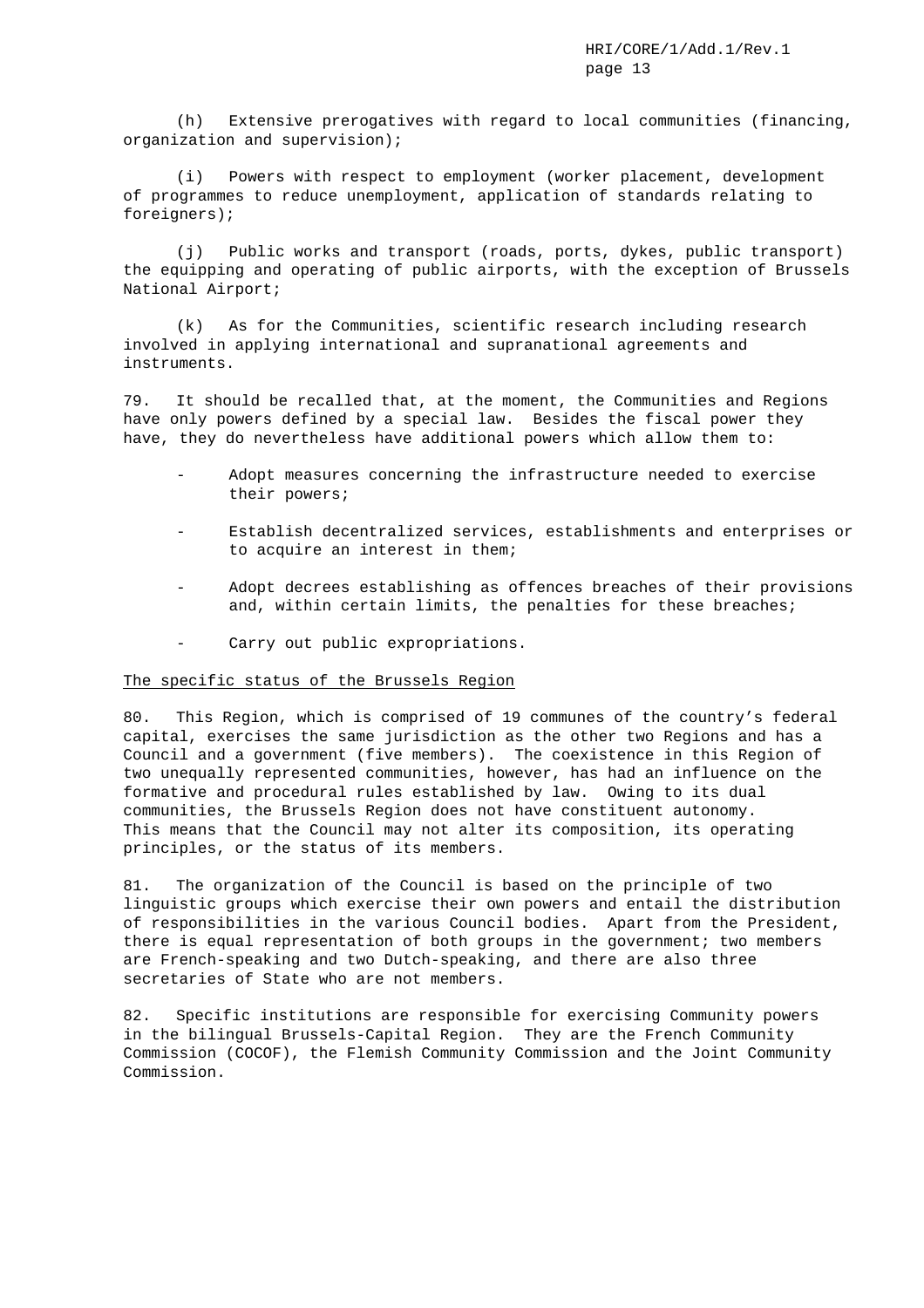83. Community matters related to one of the two French or Flemish communities are called "unicommunitarian" and are dealt with by the French or Flemish Community Commission under the supervision of their respective Communities.

84. Personalizable matters which cannot be linked exclusively to one Community are called "bi-personalizable" and are managed by the Joint Community Commission, which also has jurisdiction in Community matters of common interest.

85. Cultural matters which are not related to an individual Community constitute the "bicultural" sector managed by the federal authorities (major infrastructures for activities relating to the arts).

# E. Cooperative relations within the Belgian federal system and conflict resolution

86. The principle of federal loyalty is established by the Constitution and provides that neither the federation nor the federated entities should, in the exercise of their powers, upset the structural balance of the whole. A very intricate network of mechanisms and procedures has been set up in order to achieve this aim, on which the good relations between the many institutional entities in Belgium depend.

87. Three mechanisms have been set up to prevent, and if necessary resolve, conflicts of interests between these entities. These sorts of conflicts arise from political differences between authorities (when one component's initiative affects the interests of one or more others), and not from the violation of a rule of law.

(a) The Consultation Committee which is made up of 12 members, 6 of whom represent the federal Government, the other 6 Community and regional governments. This body, whose powers are established by law, takes decisions by consensus.

(b) The 15 inter-ministerial conferences are both flexible structures for consultation and dialogue, and favourable places for the negotiation of cooperation agreements.

(c) The cooperation agreements that State entities are authorized, and even in some cases required, to conclude can relate to the setting up and joint management of common services and institutions, the joint exercise of powers or on the development of joint initiatives. In the area of international relations, for example, agreements have been concluded between the various entities competent to represent Belgium in international organizations, on the procedures for the conclusion of international treaties.

88. With regard to the prevention of conflicts of jurisdiction arising from the violation of legal rules regarding the distribution of powers among the various entities, solutions must take the form of the application of a rule of law and require recourse to legal channels.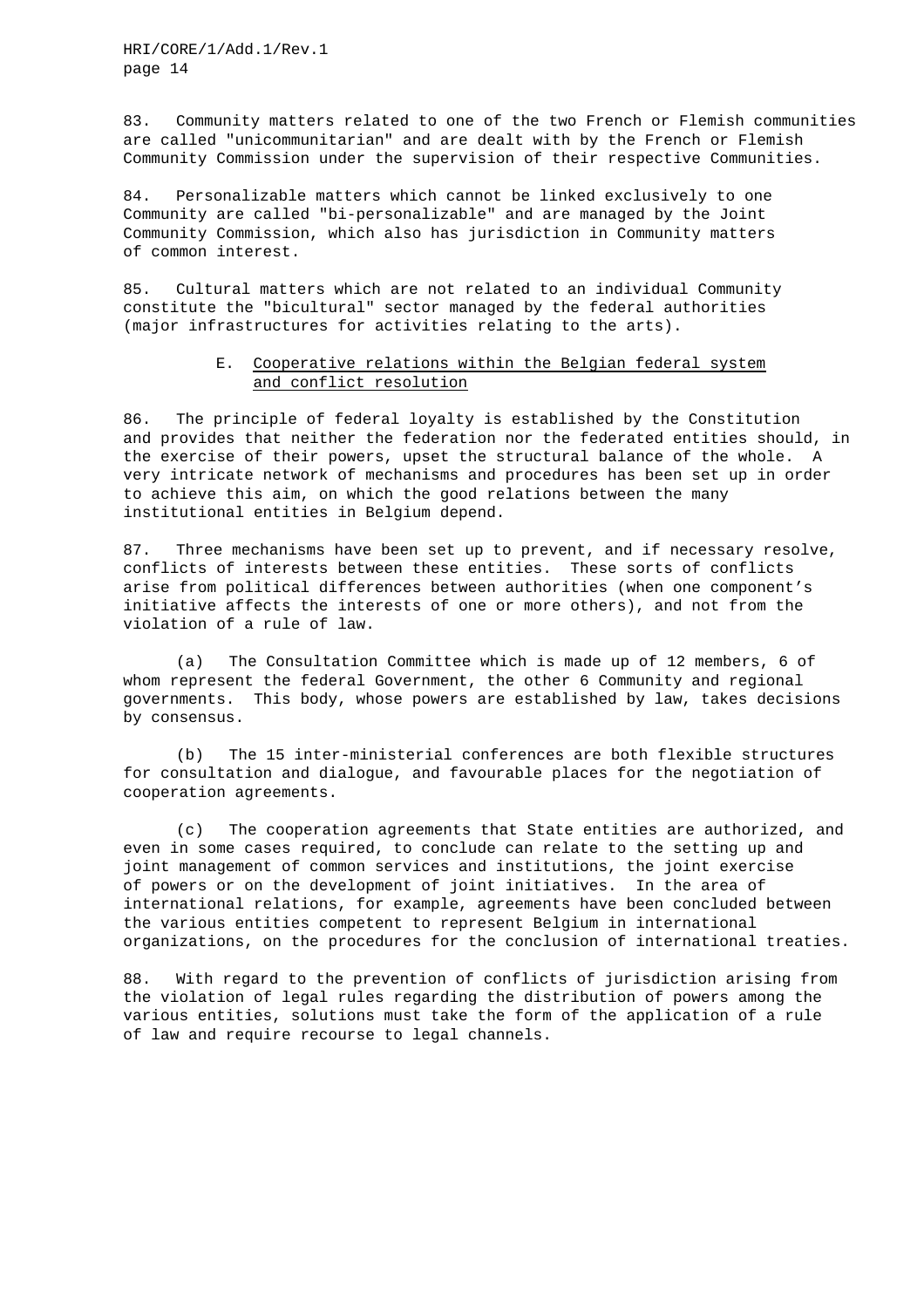89. The legislative section of the Council of State, in performing its advisory function with regard to preliminary drafts or bills, draft decrees or draft ordinances, may find that the rules regarding the distribution of powers among the State, the Regions and the Communities have been misunderstood and return the texts concerned to the Consultation Committee.

90. The Court of Arbitration is empowered to settle conflicts of jurisdiction. This Court, which is made up of 12 members (6 French-speaking and 6 Dutch-speaking, half of whom have judicial, and the other half parliamentary, backgrounds), hands down judgements when a legislative body has violated the rules relating to the distribution of powers or specific articles of the Constitution relating to respect for the principle of non-discrimination and the protection of philosophical and ideological minorities.

91. Matters can be referred to the Court of Arbitration by the various governments and by the Presidents of the Assemblies on the request of two thirds of their members. An appeal can also be lodged by any private individual who can prove a personal interest, within the six months following the official publication of the contested provision.

III. GENERAL LEGAL FRAMEWORK FOR THE PROTECTION OF HUMAN RIGHTS

# A. Judicial, administrative or other authorities having jurisdiction affecting human rights

92. In the exercise of their functions, all the Belgian authorities have jurisdiction to apply the human rights set forth in the international instruments ratified by Belgium and in the Belgian Constitution and Belgian laws.

93. Certain jurisdictional authorities are entrusted with the task of verifying respect for human rights:

(a) The Court of Arbitration is a court "separate from the three authorities constituted at the national level and a fortiori from the authorities set up at the community and regional levels ... If the Court of Arbitration absolutely must be classified as one of the authorities established and governed by the Constitution, it is certainly most appropriate to include it with the authority responsible for framing or amending the Constitution" (F. Delperee and A. Rasson-Roland, Recueil d'études sur la Cour d'arbitrage 1980-1990, Bruylant, Brussels, 1990);

(b) The courts of justice: The Court of Cassation; The five Courts of Appeal (Brussels, Ghent, Antwerp, Liège and Mons); The nine Courts of Assize;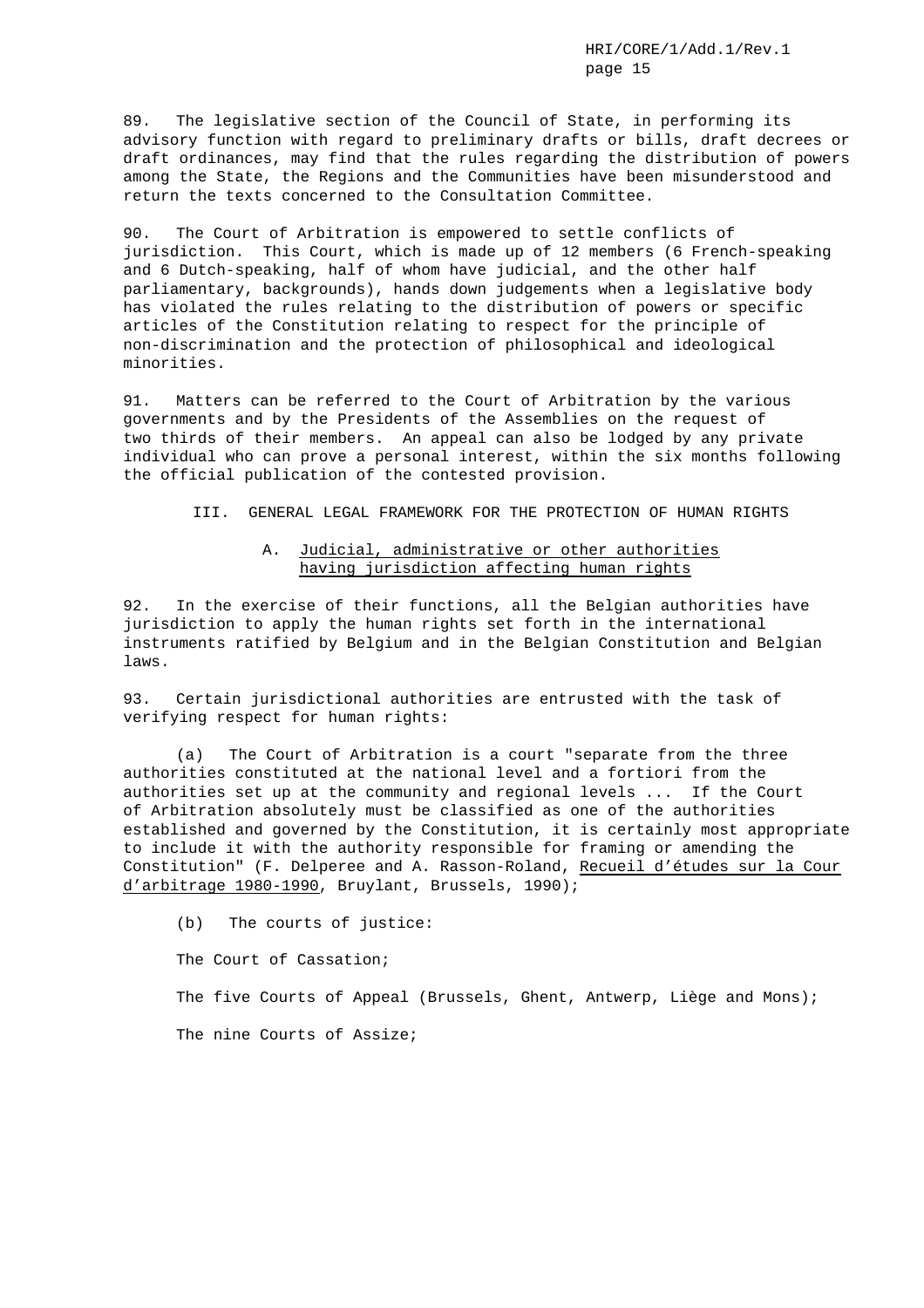The 26 judicial circuits each have a court of first instance, a labour tribunal and a commercial court;

The military tribunals;

(c) The administrative courts, the principal one being the Council of State.

# B. Remedies available to an individual who claims that his rights have been violated, and systems of compensation and rehabilitation existing for victims

### 1. Remedies

94. Any person whose rights and freedoms have been violated has an effective remedy. Apart from political and administrative remedies, it is chiefly remedies before the courts - the bedrock of protection of fundamental rights as provided for in Belgium - that must be considered here. The relevant principle is stated in article 92 of the Constitution. Disputes relating to civil rights fall within the exclusive jurisdiction of the courts. Disputes relating to political rights are in principle a matter for the courts but by law may be removed from their jurisdiction (under art. 93 of the Constitution).

95. Violation of the rules that guarantee fundamental rights can give rise to three kinds of action: (a) a criminal or civil action before the courts and tribunals; (b) an application for annulment made to the Council of State; and (c) an application for annulment made to the Court of Arbitration.

# (a) Criminal action

96. Criminal proceedings are brought before the courts and tribunals having jurisdiction in penal matters. Any act contrary to fundamental rights constitutes an offence under criminal law and is punishable under the relevant article of the Penal Code. Mention should be made, in particular, of titles VIII and IX of the Code, which deal respectively with crimes and offences against the person and with crimes and offences against property.

97. In addition, two titles of the Code deal with offences committed by public officials (title II containing a chapter 3 entitled: "Offences committed by public officials in breach of the rights guaranteed under the Constitution", and title IV entitled "Crimes and offences in breach of public order committed by officials in the performance of their duties (...)"). Chapter 3 of title II deals mainly with arrest and illegal and arbitrary detention (art. 147) and unlawful entry (art. 148). Further, article 151 makes punishable any other arbitrary act committed in breach of the rights and freedoms guaranteed under the Constitution, while title IV deals with a number of more general offences such as misappropriation, extortion, corruption and misuse of authority.

98. Lastly, it should be noted here that proceedings may be brought against public officials without prior authorization (Constitution, art. 24). Only ministers are subject to a special regime (under arts. 90 and 134 of the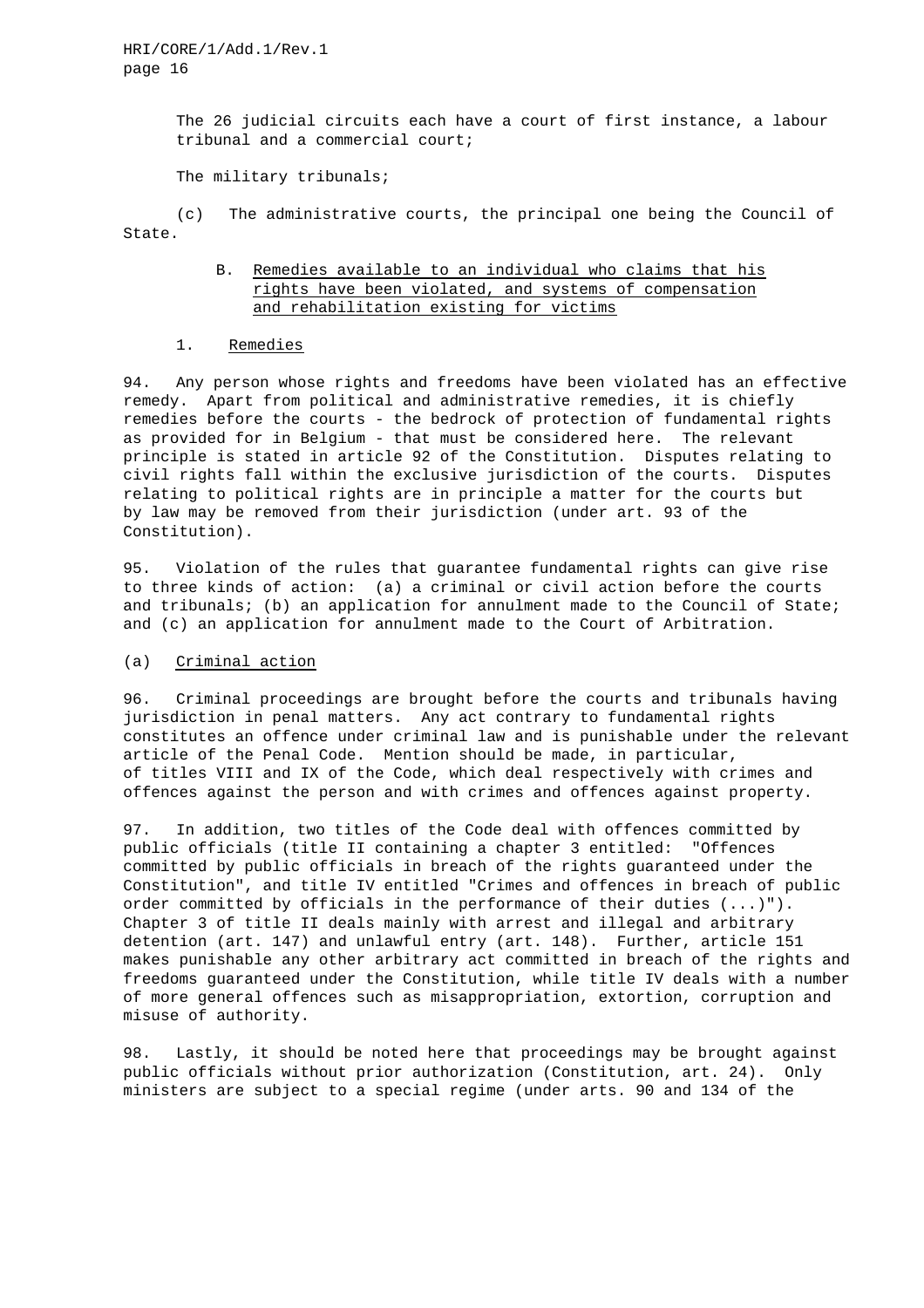Constitution: they may be indicted only by the House of Representatives and tried only by the Court of Cassation for crimes and offences committed in the performance of their duties).

# (b) Civil action

99. Civil proceedings must be brought before the courts and tribunals. On the basis of articles 1382 et seq. of the Civil Code, concerning liability for damage to property, the civil liability of administrative officials may be incurred as a consequence of the violation of a fundamental right even if the officials concerned were acting in the exercise of public authority.

### (c) Application for annulment

100. The administrative section of the Council of State hands down decisions on applications for annulment filed on grounds of breach of formal requirements that are substantial or are prescribed on pain of nullity, or of excessive or wrongful use of authority, against acts or regulations of the various administrative authorities or decisions in administrative disputes cases (art. 14 of the consolidated laws on the Council of State). Accordingly, it can hear applications impugning acts of the administrative authorities on the basis of violation of the constitutional or legal provisions regarding fundamental rights (there is, for instance, a wealth of case-law on the principle of equality as laid down in art. 6 of the Constitution). An Act of 17 October 1990 empowers the Council of State to impose default fines in order to enforce its decisions of annulment. This Act is designed to spare litigants the complication of civil liability proceedings while at the same time preventing damages from being incurred as a result of non-performance of the Council's decisions. The legislature has revoked the immunity from execution of the administrative authorities and recognized the power of injunction of the Council of State, which cannot, however, interfere with the jurisdiction of the courts over matters of reparation in kind (on the basis of arts. 1382 et seq. of the Civil Code).

101. The Court of Arbitration has the power to verify the compatibility of legislation (national laws, community and regional decrees, ordinances of the Brussels-Capital Region) with certain rules of the Constitution, in particular those set forth in articles 6 (equality before the law), 6 bis (non-discrimination and protection of the rights and freedoms of ideological and philosophical minorities) and 17 (Freedom of Education). Any person with adequate grounds may file an application for the annulment, in whole or in part, of an act, decree or ordinance.

102. The Court of Arbitration, in its first decision on an admissible application based on articles 6 and 6 bis of the Constitution (decision No. 23/89), incorporated a number of concepts within the very definition of the principles of equality and non-discrimination (objectiveness and reasonableness of the justification of a criterion of differentiation, evaluation of this justification with respect to the purpose and effects of the norm, reasonable measure of proportionality between the means employed and the end itself), enabling it to verify implementation of these principles by the lawmakers in a fairly rigorous manner. On this basis, the Court annulled a legal provision which constituted excessive interference with a civil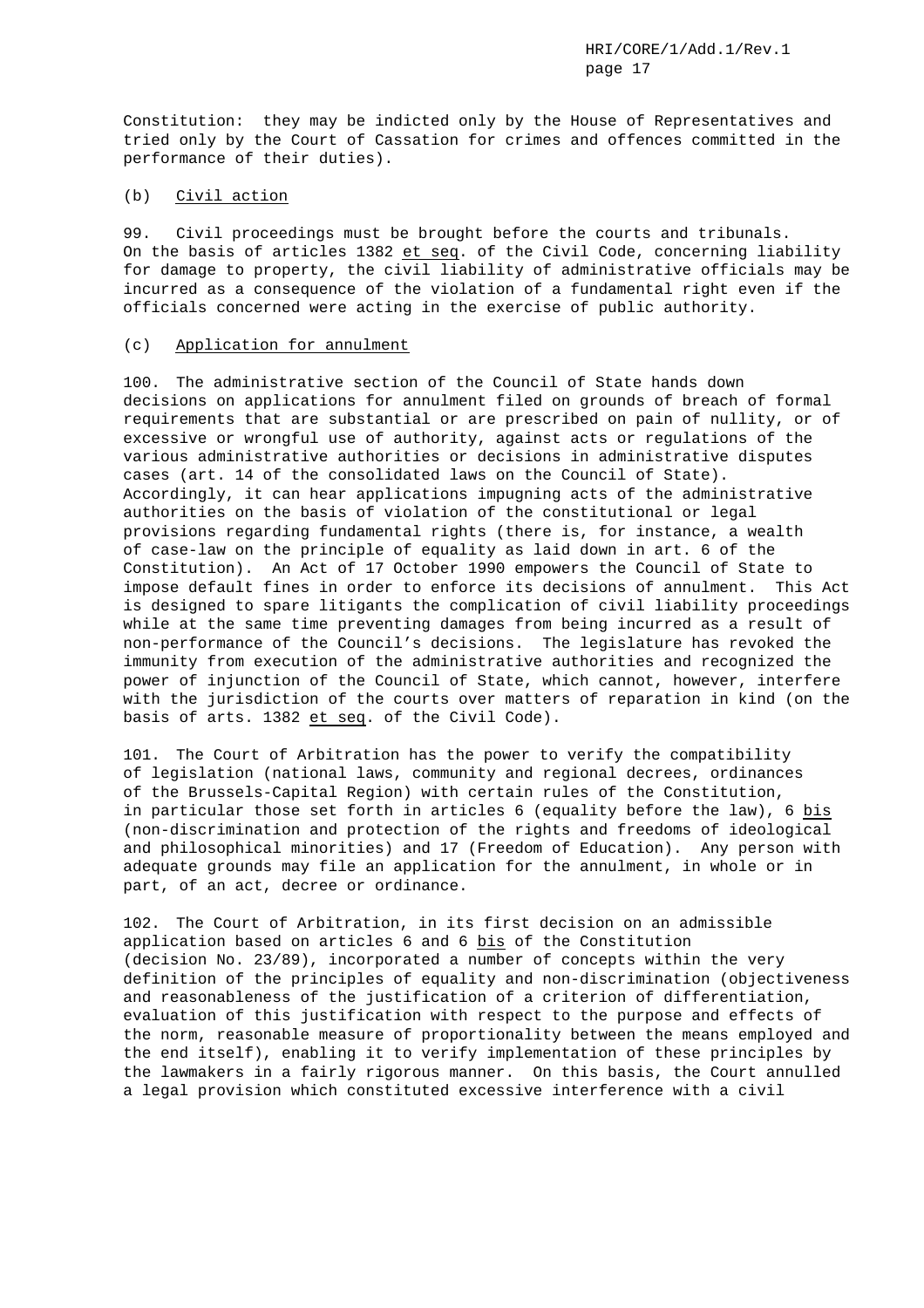liberty, namely freedom of association, the interference being considered disproportionate in relation to the objective sought by the legislator.

103. In a decision of 23 May 1990 (decision No. 18/90), the Court of Arbitration decided that its oversight extended to discrimination in the enjoyment of rights guaranteed by international instruments. The Court held that by making discrimination in the enjoyment of a right guaranteed by the European Convention on Human Rights punishable, it was overseeing the constitutionality of the law, and not its conformity with the treaty, since article 6 bis of the Constitution proclaims that "enjoyment of the rights and freedoms granted to Belgians must be assured without discrimination". The Court noted that "the rights and freedoms guaranteed to Belgians by article 6 bis of the Constitution do include the rights and freedoms deriving from international treaty provisions which are binding on Belgium and rendered applicable in domestic law by an act of assent. This is so at the very least for rights and freedoms deriving from provisions having direct effect."

## 2. Systems of compensation and rehabilitation

104. An action of an administrative authority constitutes a fault when it infringes human rights. If this fault gives rise to damage, material or moral, the victim can make a claim for compensation through the civil courts. In the case of exceptional damage, the victim may also seek relief from the administrative section of the Council of State. As the legislative power is not an administrative authority, the Council of State cannot hear an application regarding compensation for exceptional damage caused directly by the law (Cons. d'Etat, 29 June 1977, P., 1980, IV, 36).

105. Since 1985 Belgian law has provided for a fixed-rate subsidiary payment to be made by the State in the event of bodily harm caused to persons sustaining serious injury to their body or health as a result of an intentional act of violence. This financial contribution from the State towards compensation of the victim is provided when the victim cannot be compensated by other means. The legislator was thinking in particular of the hypothetical case in which a victim cannot obtain reparation for the harm done to him from a delinquent who is either insolvent or unknown.

106. With regard to pre-trial detention, Belgian law provides for the right to compensation in cases of deprivation of liberty in breach of the European Convention on Human Rights and in cases of "inoperative" arrest and detention.

# (a) Deprivation of liberty in breach of the European Convention on Human Rights

107. Belgium, prompted by respect for the European Convention, established under the Act of 13 March 1973, concerning compensation in cases of "inoperative" pre-trial detention (art. 27), a right to compensation by order of the ordinary courts for anyone who has been deprived of his liberty in breach of the Convention. Detention is, in this case, regarded as the result of a fault of the State and the victim may institute proceedings in the ordinary courts against the Belgian State in the person of the Minister of Justice.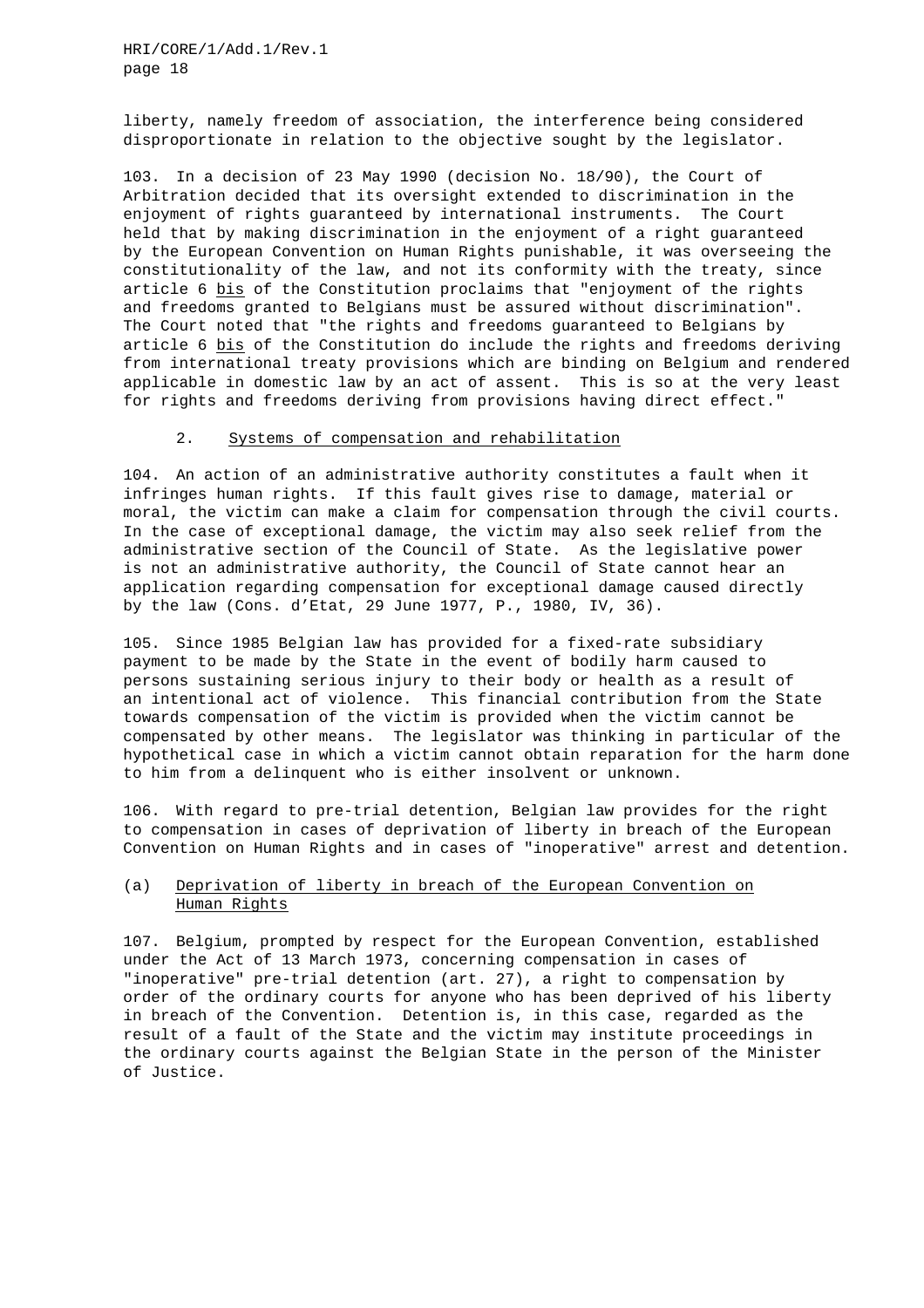#### (b) "Inoperative" arrest and detention

108. The Belgian legislature has taken the view that, under certain conditions, compensation should be allowed for material and moral harm sustained by the victim of "inoperative" pre-trial detention. In applying these principles, the Act of 13 March 1973 goes further than the requirements of the European Convention and the International Covenant on Civil and Political Rights. For example, article 28 of the Act of 13 March 1973 has extended the right to compensation to include indemnization for anyone who has been placed under pre-trial detention and who is able, in certain circumstances and under certain conditions, to claim compensation. The Act covers cases of persons detained lawfully in pre-trial proceedings for acts which, among other things, have not been declared proven by courts or which cannot be definitely attributed to the accused, who is entitled to the benefit of the doubt. Pre-trial detention is not, in this instance, the result of a fault of the State. The circumstances alone can lead to a finding that the arrest or detention is "inoperative", even though no blame can be attached to the examining magistrate or the courts.

109. The conditions for compensation are governed by article 28, paragraph 1, of the Act of 13 March 1973, specifically:

(a) The person must have been held in pre-trial custody for more than eight days;

(b) The arrest or detention must not have been provoked by the person's own conduct;

(c) The person must have been exonerated directly or indirectly by an enforceable judicial decision;

or if, after benefiting from an order dismissing the proceedings, the person submits factual evidence or legal arguments proving his innocence;

or if the person has been arrested or held in custody following extinction of the prosecution by prescription;

or, finally, if an order dismissing the proceedings expressly states that the act which gave rise to the custody does not constitute an offence.

110. The compensation procedure requires the person concerned to file an application with the Minister of Justice, who must give a ruling within six months. If the Minister of Justice refuses to grant compensation, or if the compensation is deemed insufficient by the victim, or should no decision be taken within the six months, the applicant can lodge an appeal with a special board composed of three members: the First President of the Court of Cassation; the First President of the Council of State; and the senior member of the National Bar Association. The parties (applicant and representative of the Minister of Justice) are heard together with the Prosecutor-General of the Court of Cassation. The decisions of the special board are not open to appeal.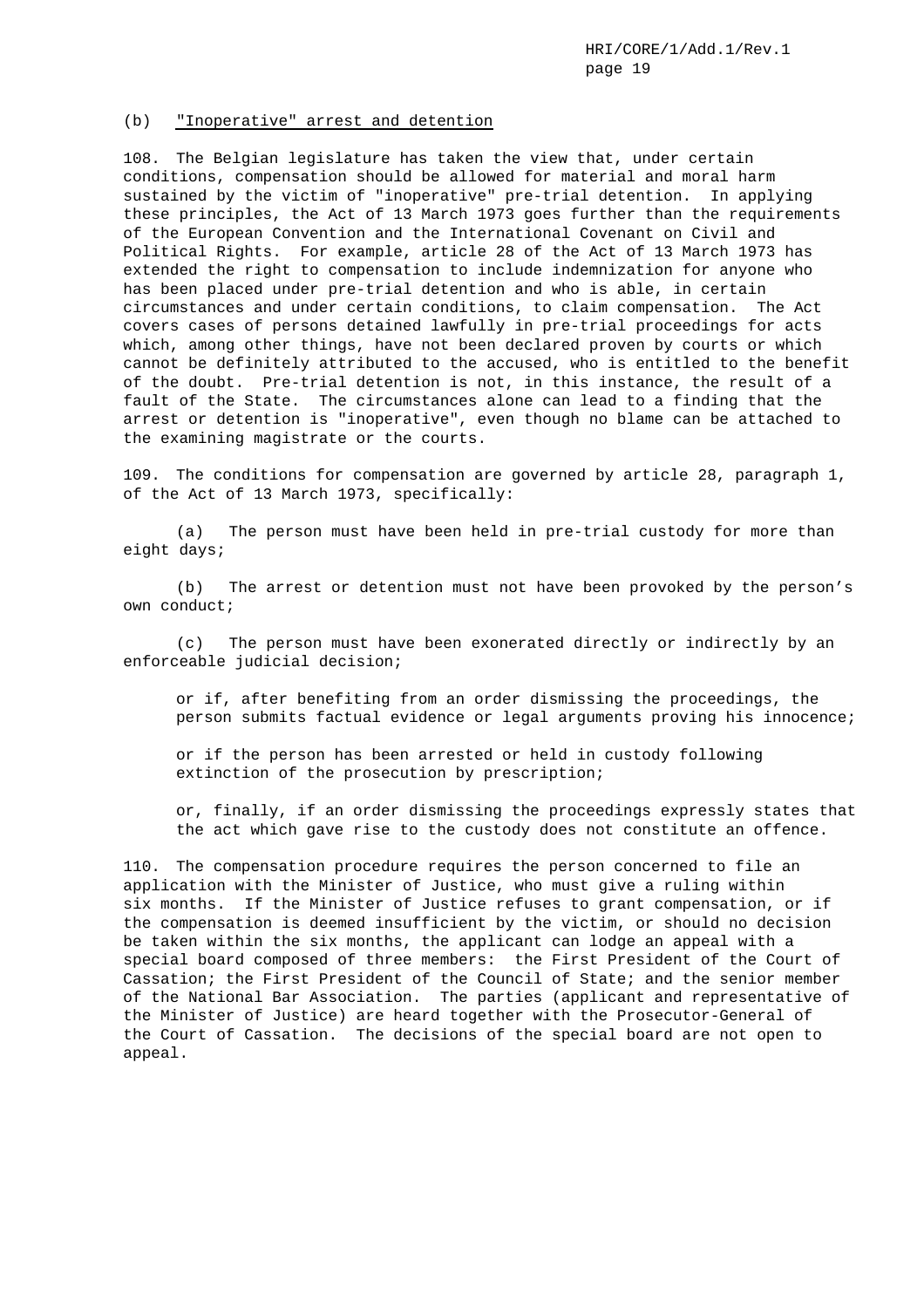111. When, following an application for judicial review of an enforceable judgement, the Court of Cassation quashes a conviction for homicide without referral or the court of referral acquits the accused or defendant, the decision must state that the innocence of the accused or defendant has been established. The decision must be published in extract, at the request of the person concerned or his assignees and at the suit of the Procurator-General, in the Moniteur belge and in a newspaper of the province in which the quashed conviction was handed down. Notice must also be given, under the same conditions, both in the commune where the offence was reported and in the commune where the original decision was rendered. Compensation must be paid from public monies either to the convicted person or to his assignees, the amount being fixed by the Government. Similar compensation may be paid where the penalty has been reduced. If compensation is not granted, if the amount in question is deemed insufficient or if no decision is taken by the Government within six months of an application for compensation by the convicted person or his assignees, the latter may within 60 days following the Government's decision or following the expiry of the period within which it should have taken its decision, lodge an appeal with the board established under article 28, paragraph 4, of the Act of 13 March 1973 concerning compensation in cases of inoperative pre-trial detention.

112. Where enforceable decisions rendered by the criminal courts are based on a provision of an act, decree or order which has subsequently been annulled by the Court of Arbitration, or of a regulation adopted pursuant to such act, decree or order, they may be revoked in whole or in part by the court which took them. The court hearing the request for revocation may, if the convicted person is being held under the decision whose revocation is requested, order the person's release on bail. If the supporting arguments appear to be strong and likely to justify the revocation requested, the court may also order the suspension of all measures of execution or application of the decision subject to revocation. The judge may, at the convicted person's request, order that his decision of revocation be published in extract in a daily newspaper designated by him. The judge must order reimbursement of any fine wrongfully levied, with interest at the legal rate for the period since it was levied. Article 28 of the Act of 13 March 1973 concerning compensation in cases of inoperative pre-trial detention is applicable to the convicted person wrongly held pursuant to the revoked judgement.

113. An action for compensation for damage caused as a result of an irregular legislative act may be brought before a court of justice. The judge is required in principle to refer the matter to the Court of Arbitration for a preliminary ruling on the irregularity.

# C. Protection of the rights referred to in the various human rights instruments

114. Human rights are protected by the Constitution and by various acts guaranteeing and governing such rights, including the acts ratifying the relevant international treaties, such as the European Convention for the Protection of Human Rights and Fundamental Freedoms and the International Covenant on Civil and Political Rights.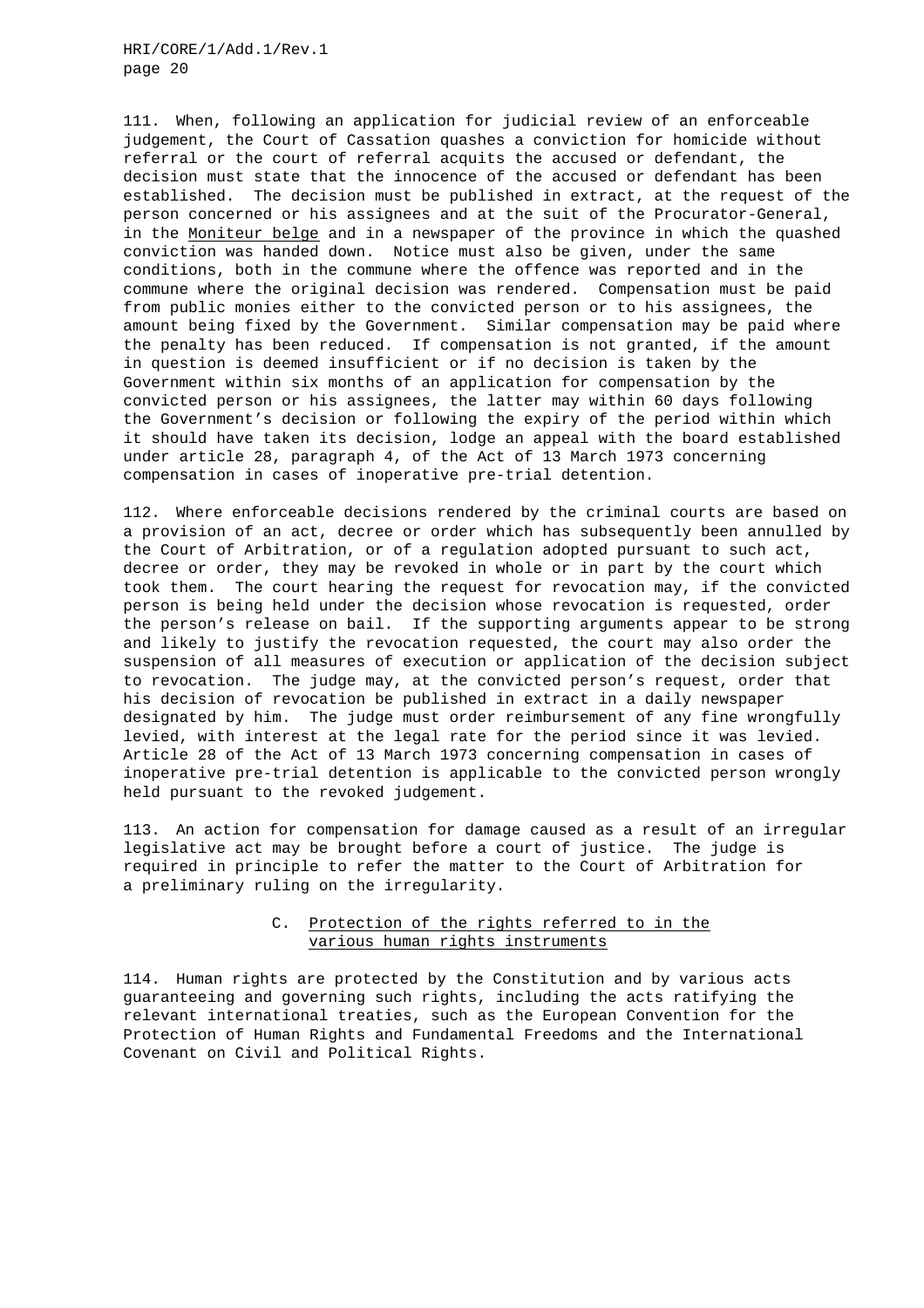#### 115. The rights guaranteed by the Constitution include:

Equality before the law (art. 10) and enjoyment, without discrimination, of recognized rights and freedoms (art. 11);

Liberty of person (art. 12);

The right to a judge assigned by law  $(\arctan 13)$ ;

Lawfulness of penalties (art. 14);

Inviolability of the home (art. 15);

The right to respect of property (art. 16);

Freedom of thought, conscience, religion and expression (arts. 19 and 20);

Freedom of education (art. 24);

Freedom of the press (art. 25);

The right to assemble "peacefully and without arms" (art. 26);

The right to freedom of association (art. 27);

The right to submit petitions to the political authorities (art. 28);

Freedom from interference with correspondence (art. 29);

Freedom in the use of languages (art. 30);

Political rights (arts. 42 to 115 ter);

Proper administration of justice (arts. 144 to 159).

116. The new 1994 coordinated version of the Constitution contains an extended list of protected and guaranteed human rights. Article 23 stipulates that every individual has the right to a life consistent with human dignity. Accordingly, economic, social and cultural rights are guaranteed by laws and decrees which lay down the conditions for the exercise of them. These rights include:

"1. the right to work and to freely choose a gainful activity, in accordance with a general employment policy designed, inter alia, to ensure as the most stable and highest level of employment possible, the right to equitable working conditions and fair remuneration and the right to information, consultation and collective bargaining;

2. the right to social security, health care and social, medical and legal assistance;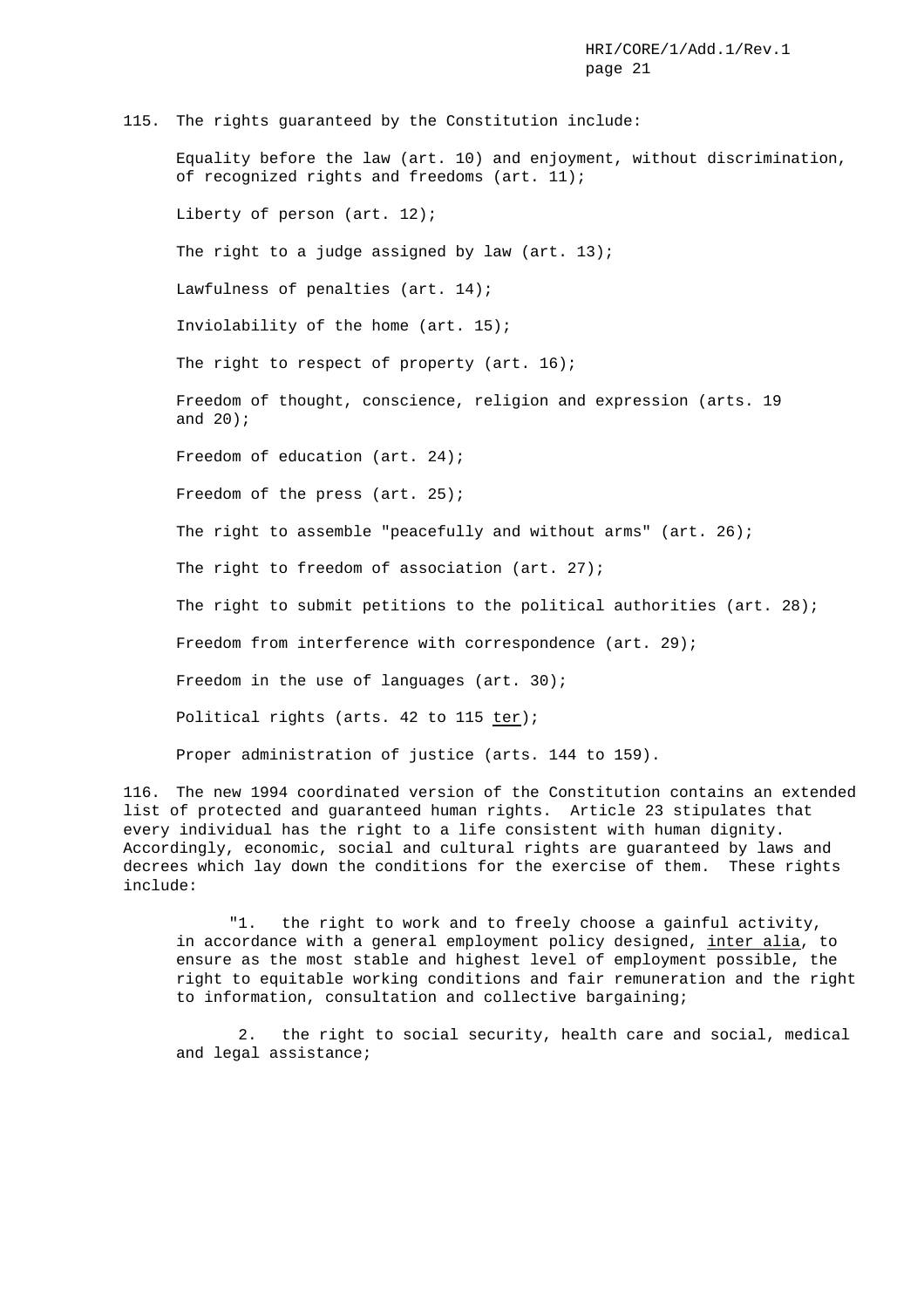- 3. the right to decent housing;
- 4. the right to the protection of a healthy environment;
- 5. the right to cultural and social fulfilment."
	- D. How are human rights instruments incorporated into national law?

117. In Belgium, in order for the provisions of an international treaty to be incorporated into national law, the treaty must be approved by the legislative chambers, in accordance with article 68 of the Constitution, ratified by the Crown as a branch of the Executive and brought to the attention of the citizens by its publication in the Moniteur belge.

> E. Can the provisions of the various human rights instruments be invoked before, or directly enforced by, the courts or administrative authorities or must they be transformed into internal law or administrative regulations in order to be enforceable by the authorities concerned?

118. When no provision of an international treaty determines expressis verbis whether all or part of its provisions have a direct effect in the internal law of the contracting States, under Belgian law it is for the court to decide whether a treaty provision is directly applicable. The problem is one of interpretation which the court must resolve, mainly in the light of articles 31 to 33 of the Vienna Convention on the Law of Treaties of 23 May 1969. In Belgium, it is generally recognized that an international provision produces direct effects when it is clear and comprehensive, when it requires the Belgian State either to refrain from action or to act in a specific manner and when it may be invoked as a source of law by individuals without need for any additional internal legislation for the purpose of implementation.

119. The International Covenant on Civil and Political Rights, for example, does not determine specifically whether its provisions are directly applicable. Consequently, in accordance with the principles mentioned above, direct applicability is a matter that must be settled by the court. This is what the Court of Cassation of Belgium did in a decision of 17 January 1984 by affirming that article 9, paragraph 2, of the Covenant produced direct effects in internal law for individuals. Since then, the Court of Cassation has confirmed such direct applicability in the case of other provisions of the Covenant.

120. The legal effect of the provisions of an international treaty also depends on their recognized place in the hierarchy of internal law in the event of conflict with national provisions. In Belgium, several attempts have been made, in the course of constitutional review procedures, to incorporate into law a general principle designed to bring the authority of treaties into line with that of the provisions of internal law. Thus far, all such attempts have failed. Consequently, the Court of Cassation provided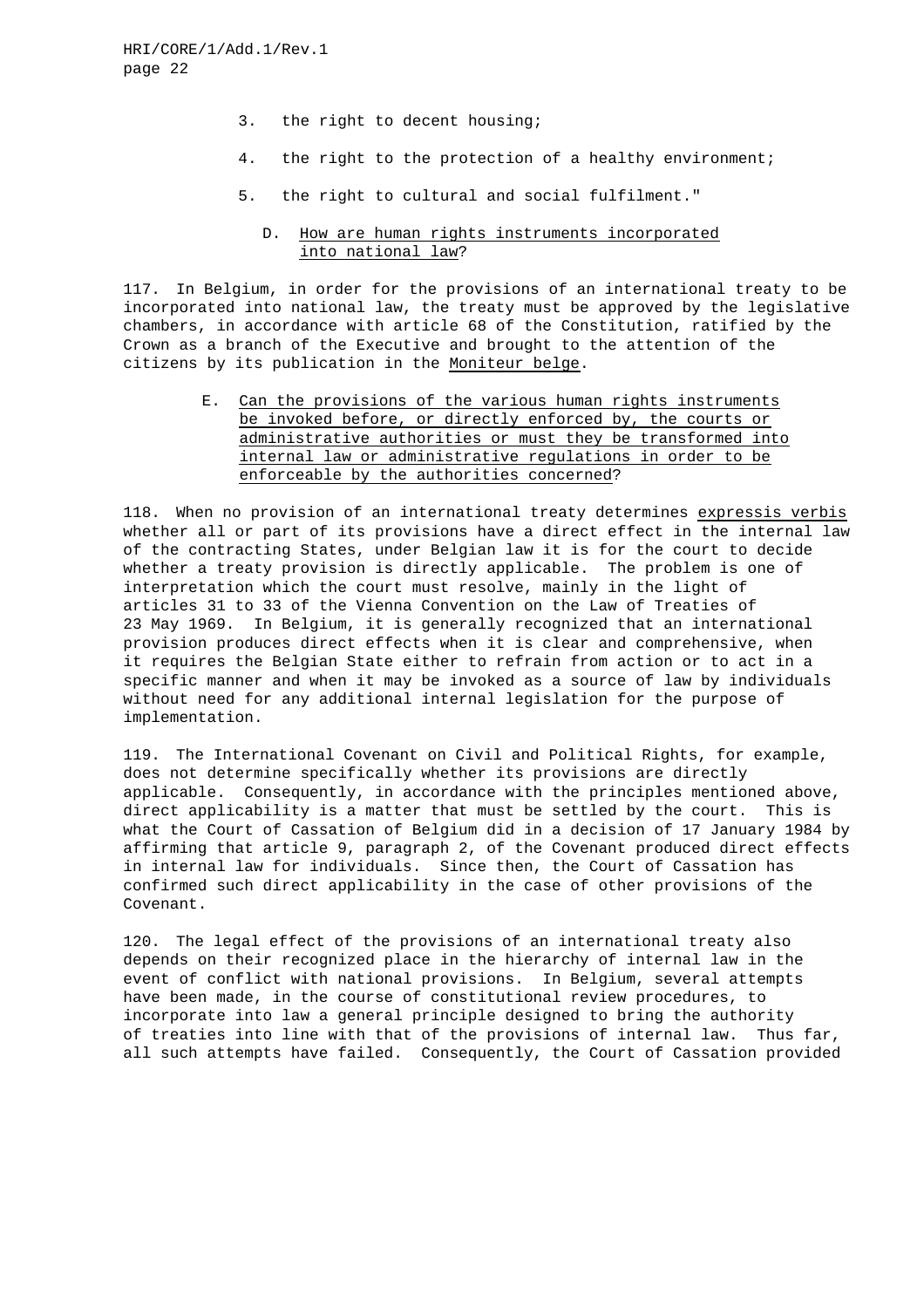the solution, in a decision on 27 May 1971 in the case of S.A. Fromagerie Franco-Suisse Le Ski. The Court affirmed the primacy of provisions of international treaties having direct effects in internal law over provisions of national origin, even subsequent ones. A Belgian court may therefore apply national provisions only if they are compatible with those of international treaties directly applicable in internal law. It verifies, inter alia, the conformity of national law with the directly applicable provisions of the International Covenant on Civil and Political Rights. This had been done in the case of the aforementioned decision of 17 January 1984 by the Court of Cassation.

# F. Institutions or national machinery with responsibility for overseeing the implementation of human rights

## 1. Social welfare centres

121. Each commune in the Kingdom is served by a social welfare centre. The task of these public institutions is to provide social welfare for the purpose of enabling every individual to lead a life consistent with human dignity. Such assistance is the duty of the community. Aid provided by the welfare centres is not only palliative or curative, but also preventive. It may take the form of material, social, medical, medico-social or psychological aid. In some cases, the centres may even offer legal aid to certain individuals since article 60, paragraph 2, of the constitutional Act of 8 July 1976 on social welfare centres states that the centres "shall provide all relevant advice and information and take steps to secure for the persons concerned all the rights and benefits to which they may be entitled under Belgian or foreign legislation". Some welfare centres have hired lawyers or concluded agreements with the Bar Association or Chamber of Notaries. Persons granted legal aid by the welfare centres can obtain counsel either from clinics run by the centres or by making an appointment themselves with a lawyer.

# 2. Legal aid bureaux

122. To assist persons with insufficient means, the Judicial Code (arts. 455 and 455 bis) provides for the establishment of legal aid bureaux by the council of each bar association (there is a bar for each district). The individual may go to a legal aid clinic either in the district of his domicile or residence or in the district where the court that hears or will hear the case for which he wishes the assistance of a lawyer has its seat. If the conditions for pro deo are met, the director of the bureau assigns a lawyer, usually a trainee, to defend the person's interests. The State grants an allowance to the trainee lawyer assigned by the legal aid bureau in respect of the services for which the assignment was made.

# 3. Miscellaneous organizations

123. These include the permanent education associations subsidized by the communities (for example, family planning centres, the "écoles des devoirs", associations for the integration of immigrants) and non-governmental organizations (the Belgian sections of Amnesty International, the International League for Human Rights, International Movement ATD Fourth World).